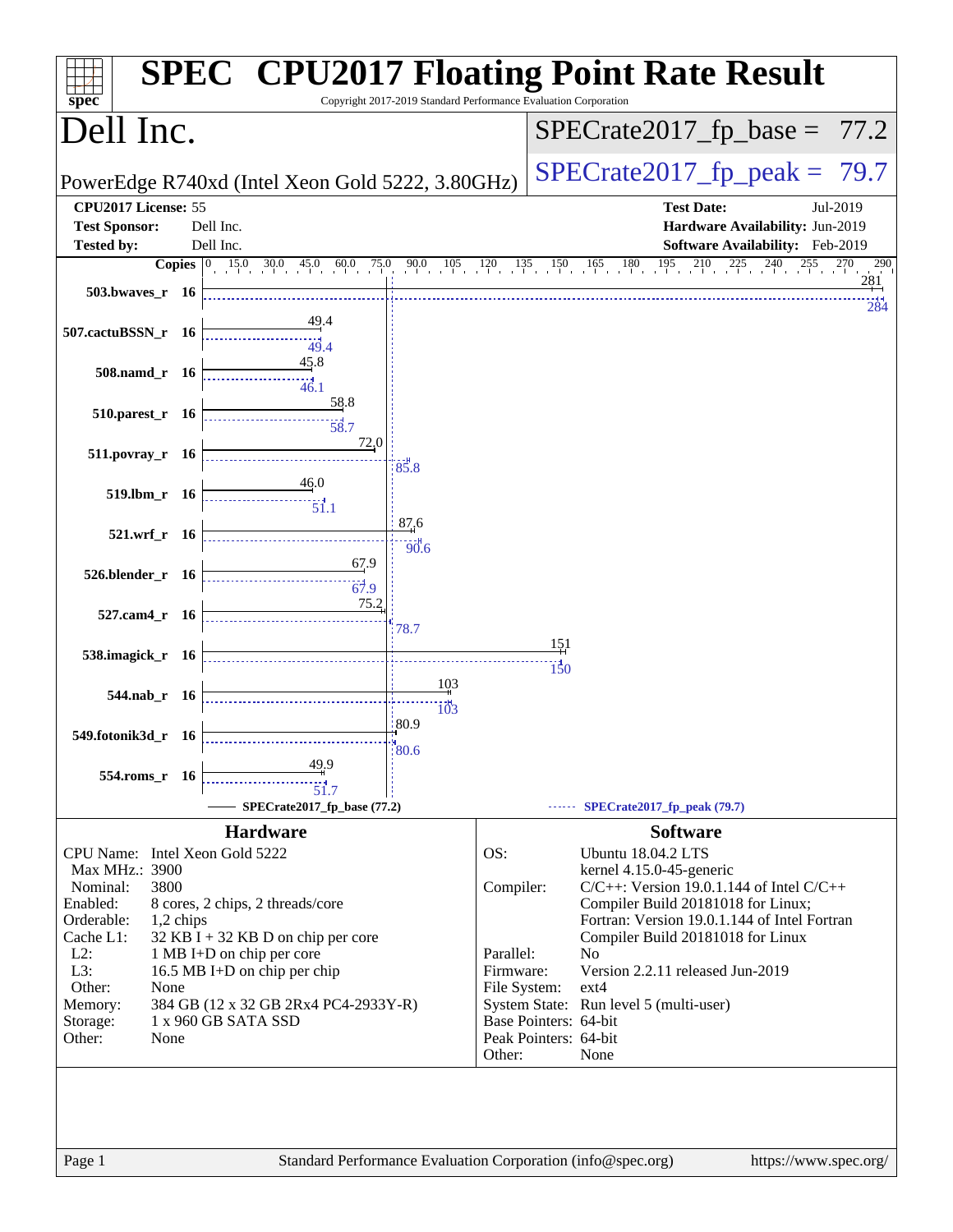| spec                                                                               |                |                                                                  |                     |              |                |              |               |                      |                                                                 |                |                   |                |                                                                                                                                                        |
|------------------------------------------------------------------------------------|----------------|------------------------------------------------------------------|---------------------|--------------|----------------|--------------|---------------|----------------------|-----------------------------------------------------------------|----------------|-------------------|----------------|--------------------------------------------------------------------------------------------------------------------------------------------------------|
| Dell Inc.                                                                          |                |                                                                  |                     |              |                |              |               |                      |                                                                 |                |                   |                |                                                                                                                                                        |
| $SPECTate2017_fp\_peak = 79.7$<br>PowerEdge R740xd (Intel Xeon Gold 5222, 3.80GHz) |                |                                                                  |                     |              |                |              |               |                      |                                                                 |                |                   |                |                                                                                                                                                        |
| CPU2017 License: 55                                                                |                |                                                                  |                     |              |                |              |               |                      |                                                                 |                |                   | Jul-2019       |                                                                                                                                                        |
|                                                                                    |                |                                                                  |                     |              |                |              |               |                      |                                                                 |                |                   |                |                                                                                                                                                        |
|                                                                                    |                |                                                                  |                     |              |                |              |               |                      |                                                                 |                |                   |                |                                                                                                                                                        |
|                                                                                    |                |                                                                  |                     |              |                |              |               |                      |                                                                 |                |                   |                |                                                                                                                                                        |
|                                                                                    |                |                                                                  | <b>Base</b>         |              |                |              |               |                      |                                                                 | <b>Peak</b>    |                   |                |                                                                                                                                                        |
| <b>Copies</b>                                                                      | <b>Seconds</b> | Ratio                                                            | <b>Seconds</b>      | <b>Ratio</b> | <b>Seconds</b> | <b>Ratio</b> | <b>Copies</b> | <b>Seconds</b>       | <b>Ratio</b>                                                    | <b>Seconds</b> | <b>Ratio</b>      | <b>Seconds</b> | <b>Ratio</b>                                                                                                                                           |
| 16                                                                                 |                |                                                                  |                     |              |                |              | 16            | 566                  |                                                                 | 561            |                   |                |                                                                                                                                                        |
| 16                                                                                 | 410            | 49.4                                                             | 409                 | 49.5         |                |              | 16            | 409                  | 49.5                                                            | 410            | 49.4              |                |                                                                                                                                                        |
| 16                                                                                 |                |                                                                  | 331                 | 45.9         |                |              | 16            | 328                  | 46.4                                                            | 330            | 46.1              |                |                                                                                                                                                        |
| 16                                                                                 | 711            | 58.9                                                             | 712                 | 58.8         |                |              | 16            | <u>713</u>           | 58.7                                                            | 713            | 58.7              |                |                                                                                                                                                        |
| 16                                                                                 | 519            | 72.0                                                             | 517                 | 72.2         |                |              | 16            | 436                  | 85.8                                                            | 430            | 86.9              |                |                                                                                                                                                        |
| 16                                                                                 | 366            | 46.0                                                             | 367                 | 46.0         |                |              | 16            | 329                  | 51.3                                                            | 330            | 51.1              |                |                                                                                                                                                        |
| 16                                                                                 | 403            | 88.9                                                             | 409                 | 87.6         |                |              | 16            | 395                  | <u>90.6</u>                                                     | 391            | 91.7              |                |                                                                                                                                                        |
| 16                                                                                 | 358            | 68.0                                                             | 359                 | 67.9         |                |              | 16            | 359                  | 67.9                                                            | 359            | 67.9              |                |                                                                                                                                                        |
| 16                                                                                 | 366            | 76.4                                                             | 372                 | 75.2         |                |              | 16            | 354                  | 79.1                                                            | 356            | 78.7              |                |                                                                                                                                                        |
| 16                                                                                 | 264            | 151                                                              | 261                 | 152          |                |              | 16            | 265                  | <b>150</b>                                                      | 264            | 151               |                |                                                                                                                                                        |
| 16                                                                                 | 261            | 103                                                              | 259                 | 104          |                |              | 16            | 262                  | 103                                                             | 258            | 104               |                |                                                                                                                                                        |
| 16                                                                                 | 770            | 80.9                                                             | 768                 | 81.2         |                |              | 16            | 770                  | 81.0                                                            | 774            | 80.6              |                |                                                                                                                                                        |
| 16                                                                                 | 500            | 50.9                                                             | 509                 | 49.9         |                |              | 16            | 490                  | 51.9                                                            | 492            | 51.7              |                |                                                                                                                                                        |
| $SPECrate2017_fp\_base =$<br>77.2                                                  |                |                                                                  |                     |              |                |              |               |                      |                                                                 |                |                   |                |                                                                                                                                                        |
|                                                                                    |                | Dell Inc.<br>Dell Inc.<br>562<br>332<br>$CDFCrot02017$ fo nook - | 286<br>45.8<br>70 Z | 571          | 281            |              |               | <b>Results Table</b> | Copyright 2017-2019 Standard Performance Evaluation Corporation | 284            | <b>Test Date:</b> | 286            | <b>SPEC CPU2017 Floating Point Rate Result</b><br>$SPECrate2017_fp\_base = 77.2$<br>Hardware Availability: Jun-2019<br>Software Availability: Feb-2019 |

**[SPECrate2017\\_fp\\_peak =](http://www.spec.org/auto/cpu2017/Docs/result-fields.html#SPECrate2017fppeak) 79.7**

Results appear in the [order in which they were run.](http://www.spec.org/auto/cpu2017/Docs/result-fields.html#RunOrder) Bold underlined text [indicates a median measurement.](http://www.spec.org/auto/cpu2017/Docs/result-fields.html#Median)

#### **[Submit Notes](http://www.spec.org/auto/cpu2017/Docs/result-fields.html#SubmitNotes)**

 The numactl mechanism was used to bind copies to processors. The config file option 'submit' was used to generate numactl commands to bind each copy to a specific processor. For details, please see the config file.

## **[Operating System Notes](http://www.spec.org/auto/cpu2017/Docs/result-fields.html#OperatingSystemNotes)**

Stack size set to unlimited using "ulimit -s unlimited"

### **[General Notes](http://www.spec.org/auto/cpu2017/Docs/result-fields.html#GeneralNotes)**

Environment variables set by runcpu before the start of the run: LD\_LIBRARY\_PATH = "/home/cpu2017/lib/ia32:/home/cpu2017/lib/intel64" Binaries compiled on a system with 1x Intel Core i9-7900X CPU + 32GB RAM memory using Redhat Enterprise Linux 7.5 NA: The test sponsor attests, as of date of publication, that CVE-2017-5754 (Meltdown) is mitigated in the system as tested and documented. Yes: The test sponsor attests, as of date of publication, that CVE-2017-5753 (Spectre variant 1) is mitigated in the system as tested and documented. Yes: The test sponsor attests, as of date of publication, that CVE-2017-5715 (Spectre variant 2) is mitigated in the system as tested and documented. Transparent Huge Pages enabled by default Prior to runcpu invocation Filesystem page cache synced and cleared with:

**(Continued on next page)**

| Page 2 | Standard Performance Evaluation Corporation (info@spec.org) | https://www.spec.org/ |
|--------|-------------------------------------------------------------|-----------------------|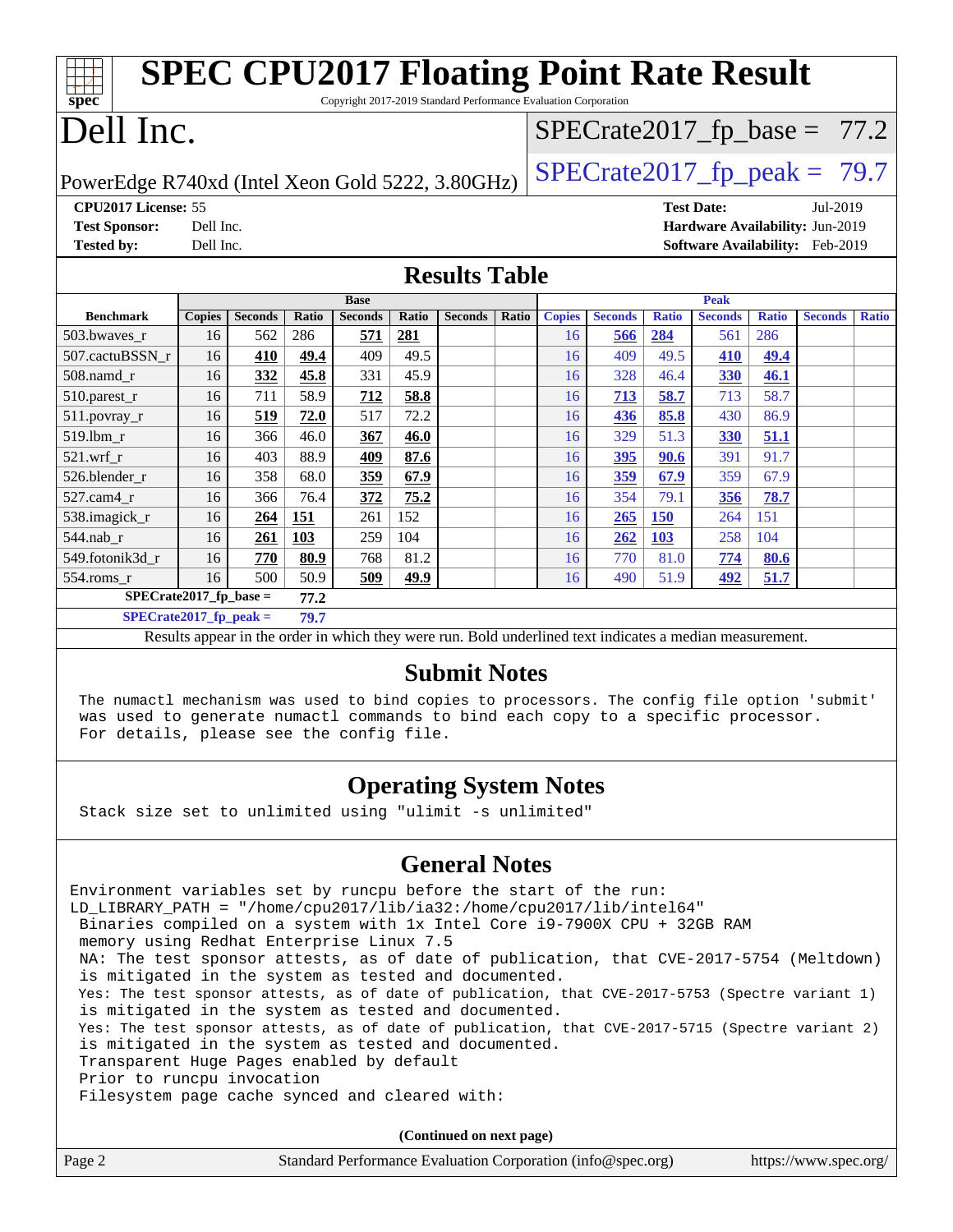| <b>SPEC CPU2017 Floating Point Rate Result</b><br>Copyright 2017-2019 Standard Performance Evaluation Corporation<br>$spec^*$                                                                                                                                                                                                                                                                                                                                                                                                                                                                                                                                                                                                                                                                                                                                                                                                                                                                                                                                                                                                                                                                                                                                                                                                                                                                                                 |                                                                                                     |
|-------------------------------------------------------------------------------------------------------------------------------------------------------------------------------------------------------------------------------------------------------------------------------------------------------------------------------------------------------------------------------------------------------------------------------------------------------------------------------------------------------------------------------------------------------------------------------------------------------------------------------------------------------------------------------------------------------------------------------------------------------------------------------------------------------------------------------------------------------------------------------------------------------------------------------------------------------------------------------------------------------------------------------------------------------------------------------------------------------------------------------------------------------------------------------------------------------------------------------------------------------------------------------------------------------------------------------------------------------------------------------------------------------------------------------|-----------------------------------------------------------------------------------------------------|
| Dell Inc.                                                                                                                                                                                                                                                                                                                                                                                                                                                                                                                                                                                                                                                                                                                                                                                                                                                                                                                                                                                                                                                                                                                                                                                                                                                                                                                                                                                                                     | $SPECrate2017_fp\_base = 77.2$                                                                      |
| PowerEdge R740xd (Intel Xeon Gold 5222, 3.80GHz)                                                                                                                                                                                                                                                                                                                                                                                                                                                                                                                                                                                                                                                                                                                                                                                                                                                                                                                                                                                                                                                                                                                                                                                                                                                                                                                                                                              | $SPECrate2017_fp\_peak = 79.7$                                                                      |
| CPU2017 License: 55<br><b>Test Sponsor:</b><br>Dell Inc.<br>Dell Inc.<br><b>Tested by:</b>                                                                                                                                                                                                                                                                                                                                                                                                                                                                                                                                                                                                                                                                                                                                                                                                                                                                                                                                                                                                                                                                                                                                                                                                                                                                                                                                    | <b>Test Date:</b><br>Jul-2019<br>Hardware Availability: Jun-2019<br>Software Availability: Feb-2019 |
| <b>General Notes (Continued)</b>                                                                                                                                                                                                                                                                                                                                                                                                                                                                                                                                                                                                                                                                                                                                                                                                                                                                                                                                                                                                                                                                                                                                                                                                                                                                                                                                                                                              |                                                                                                     |
| sync; echo 3><br>/proc/sys/vm/drop_caches<br>runcpu command invoked through numactl i.e.:<br>numactl --interleave=all runcpu <etc></etc>                                                                                                                                                                                                                                                                                                                                                                                                                                                                                                                                                                                                                                                                                                                                                                                                                                                                                                                                                                                                                                                                                                                                                                                                                                                                                      |                                                                                                     |
| <b>Platform Notes</b>                                                                                                                                                                                                                                                                                                                                                                                                                                                                                                                                                                                                                                                                                                                                                                                                                                                                                                                                                                                                                                                                                                                                                                                                                                                                                                                                                                                                         |                                                                                                     |
| BIOS settings:<br>ADDDC setting disabled<br>Sub NUMA Cluster enabled<br>Virtualization Technology disabled<br>DCU Streamer Prefetcher disabled<br>System Profile set to Custom<br>CPU Performance set to Maximum Performance<br>C States set to Autonomous<br>C1E disabled<br>Uncore Frequency set to Dynamic<br>Energy Efficiency Policy set to Performance<br>Memory Patrol Scrub disabled<br>Logical Processor enabled<br>CPU Interconnect Bus Link Power Management disabled<br>PCI ASPM L1 Link Power Management disabled<br>Sysinfo program /home/cpu2017/bin/sysinfo<br>Rev: r5974 of 2018-05-19 9bcde8f2999c33d61f64985e45859ea9<br>running on intel-sut Thu Jul 11 14:54:28 2019<br>SUT (System Under Test) info as seen by some common utilities.<br>For more information on this section, see<br>https://www.spec.org/cpu2017/Docs/config.html#sysinfo<br>From /proc/cpuinfo<br>model name: Intel(R) Xeon(R) Gold 5222 CPU @ 3.80GHz<br>"physical id"s (chips)<br>2<br>16 "processors"<br>cores, siblings (Caution: counting these is hw and system dependent. The following<br>excerpts from /proc/cpuinfo might not be reliable. Use with caution.)<br>cpu cores $: 4$<br>siblings : 8<br>physical 0: cores 5 8 9 12<br>physical 1: cores 5 8 9 13<br>From lscpu:<br>Architecture:<br>x86_64<br>CPU op-mode(s): $32-bit, 64-bit$<br>Little Endian<br>Byte Order:<br>CPU(s):<br>16<br>On-line CPU(s) list: $0-15$ |                                                                                                     |
| (Continued on next page)                                                                                                                                                                                                                                                                                                                                                                                                                                                                                                                                                                                                                                                                                                                                                                                                                                                                                                                                                                                                                                                                                                                                                                                                                                                                                                                                                                                                      |                                                                                                     |
| Page 3<br>Standard Performance Evaluation Corporation (info@spec.org)                                                                                                                                                                                                                                                                                                                                                                                                                                                                                                                                                                                                                                                                                                                                                                                                                                                                                                                                                                                                                                                                                                                                                                                                                                                                                                                                                         | https://www.spec.org/                                                                               |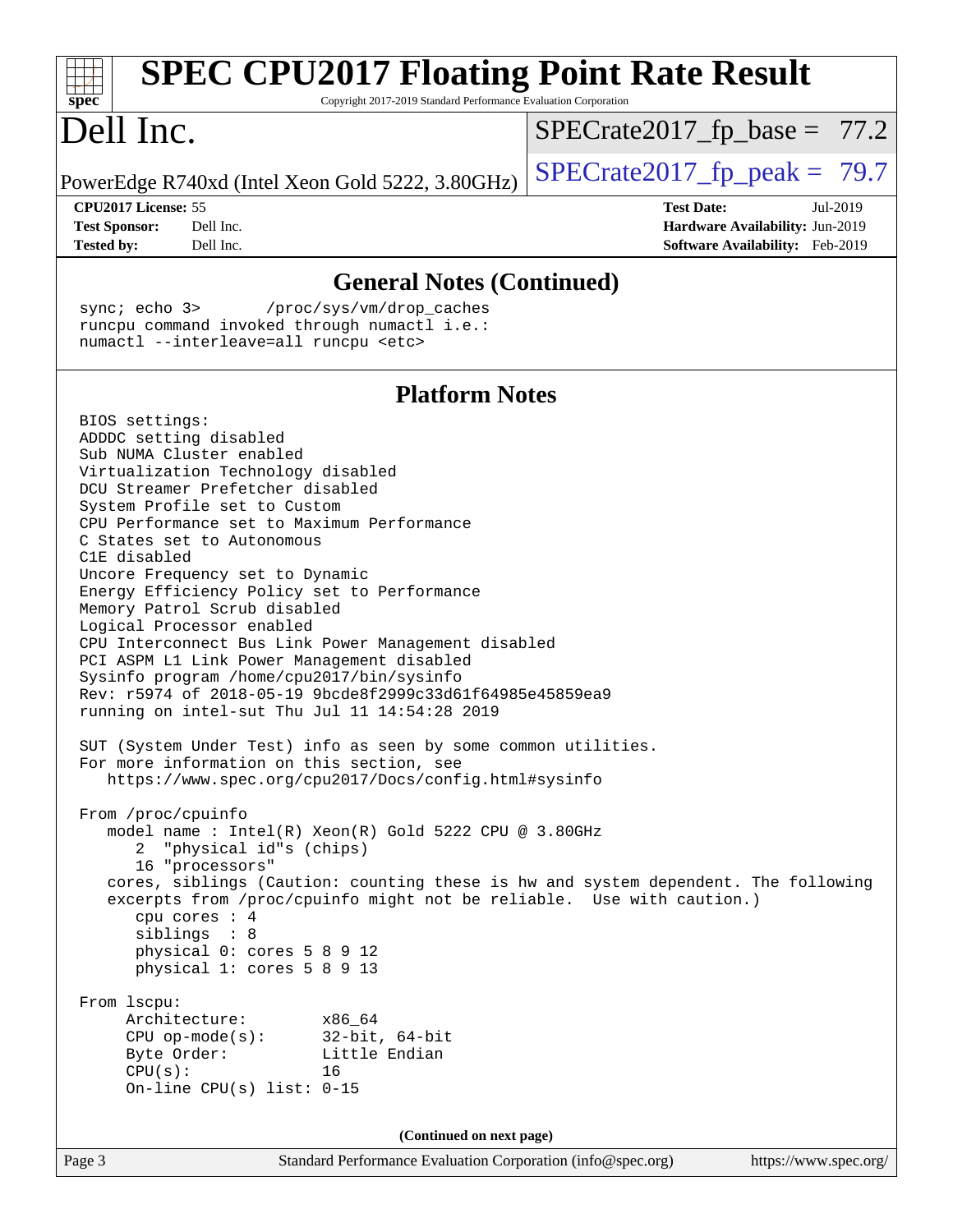#### Page 4 Standard Performance Evaluation Corporation [\(info@spec.org\)](mailto:info@spec.org) <https://www.spec.org/> **[spec](http://www.spec.org/) [SPEC CPU2017 Floating Point Rate Result](http://www.spec.org/auto/cpu2017/Docs/result-fields.html#SPECCPU2017FloatingPointRateResult)** Copyright 2017-2019 Standard Performance Evaluation Corporation Dell Inc. PowerEdge R740xd (Intel Xeon Gold 5222, 3.80GHz)  $\left|$  [SPECrate2017\\_fp\\_peak =](http://www.spec.org/auto/cpu2017/Docs/result-fields.html#SPECrate2017fppeak) 79.7  $SPECTate2017_fp\_base = 77.2$ **[CPU2017 License:](http://www.spec.org/auto/cpu2017/Docs/result-fields.html#CPU2017License)** 55 **[Test Date:](http://www.spec.org/auto/cpu2017/Docs/result-fields.html#TestDate)** Jul-2019 **[Test Sponsor:](http://www.spec.org/auto/cpu2017/Docs/result-fields.html#TestSponsor)** Dell Inc. **[Hardware Availability:](http://www.spec.org/auto/cpu2017/Docs/result-fields.html#HardwareAvailability)** Jun-2019 **[Tested by:](http://www.spec.org/auto/cpu2017/Docs/result-fields.html#Testedby)** Dell Inc. **[Software Availability:](http://www.spec.org/auto/cpu2017/Docs/result-fields.html#SoftwareAvailability)** Feb-2019 **[Platform Notes \(Continued\)](http://www.spec.org/auto/cpu2017/Docs/result-fields.html#PlatformNotes)** Thread(s) per core: 2 Core(s) per socket: 4 Socket(s): 2 NUMA node(s): 4 Vendor ID: GenuineIntel CPU family: 6 Model: 85<br>Model name: 1  $Intel(R)$  Xeon(R) Gold 5222 CPU @ 3.80GHz Stepping: 6 CPU MHz: 1886.995 BogoMIPS: 7600.00 Virtualization: VT-x L1d cache: 32K L1i cache: 32K L2 cache: 1024K L3 cache: 16896K<br>NUMA node0 CPU(s): 0,6,8,14 NUMA node $0$  CPU( $s$ ): NUMA node1 CPU(s): 1,3,9,11 NUMA node2 CPU(s): 2,4,10,12 NUMA node3 CPU(s): 5,7,13,15 Flags: fpu vme de pse tsc msr pae mce cx8 apic sep mtrr pge mca cmov pat pse36 clflush dts acpi mmx fxsr sse sse2 ss ht tm pbe syscall nx pdpe1gb rdtscp lm constant\_tsc art arch\_perfmon pebs bts rep\_good nopl xtopology nonstop\_tsc cpuid aperfmperf pni pclmulqdq dtes64 monitor ds\_cpl vmx smx est tm2 ssse3 sdbg fma cx16 xtpr pdcm pcid dca sse4\_1 sse4\_2 x2apic movbe popcnt aes xsave avx f16c rdrand lahf\_lm abm 3dnowprefetch cpuid\_fault epb cat\_l3 cdp\_l3 invpcid\_single intel\_ppin ssbd mba ibrs ibpb stibp ibrs\_enhanced tpr\_shadow vnmi flexpriority ept vpid fsgsbase tsc\_adjust bmi1 hle avx2 smep bmi2 erms invpcid rtm cqm mpx rdt\_a avx512f avx512dq rdseed adx smap clflushopt clwb intel\_pt avx512cd avx512bw avx512vl xsaveopt xsavec xgetbv1 xsaves cqm\_llc cqm\_occup\_llc cqm\_mbm\_total cqm\_mbm\_local dtherm ida arat pln pts pku ospke avx512\_vnni flush\_l1d arch\_capabilities /proc/cpuinfo cache data cache size : 16896 KB From numactl --hardware WARNING: a numactl 'node' might or might not correspond to a physical chip. available: 4 nodes (0-3) node 0 cpus: 0 6 8 14 node 0 size: 95128 MB node 0 free: 94733 MB node 1 cpus: 1 3 9 11 node 1 size: 96766 MB node 1 free: 96394 MB node 2 cpus: 2 4 10 12 node 2 size: 96767 MB node 2 free: 96397 MB **(Continued on next page)**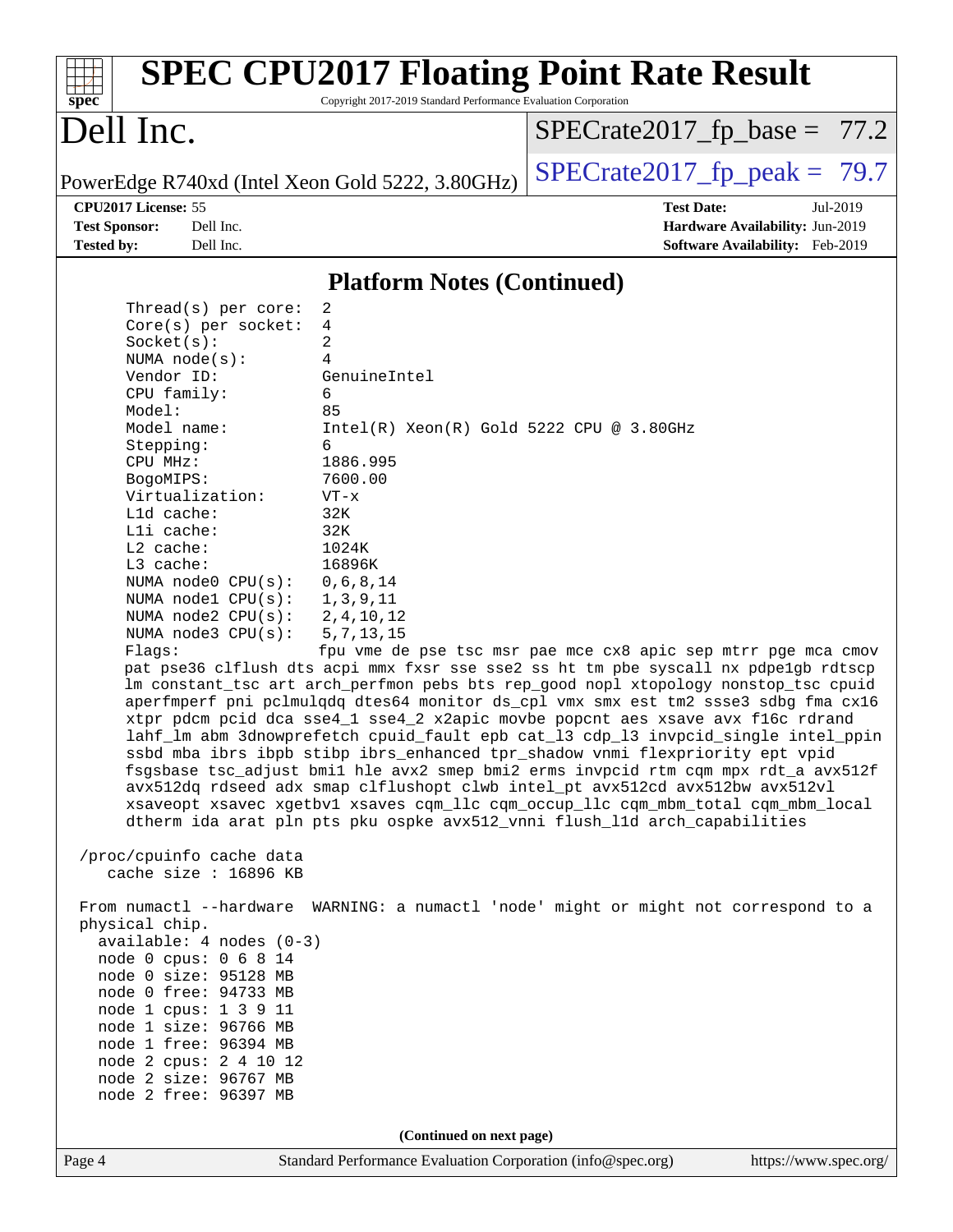| <b>SPEC CPU2017 Floating Point Rate Result</b><br>$spec^*$<br>Copyright 2017-2019 Standard Performance Evaluation Corporation                                                                                                                                                                                                                                                                                                                                                                                                                                                                                                                               |                                                                                                     |
|-------------------------------------------------------------------------------------------------------------------------------------------------------------------------------------------------------------------------------------------------------------------------------------------------------------------------------------------------------------------------------------------------------------------------------------------------------------------------------------------------------------------------------------------------------------------------------------------------------------------------------------------------------------|-----------------------------------------------------------------------------------------------------|
| Dell Inc.                                                                                                                                                                                                                                                                                                                                                                                                                                                                                                                                                                                                                                                   | $SPECrate2017_fp\_base = 77.2$                                                                      |
| PowerEdge R740xd (Intel Xeon Gold 5222, 3.80GHz)                                                                                                                                                                                                                                                                                                                                                                                                                                                                                                                                                                                                            | $SPECrate2017_fp\_peak = 79.7$                                                                      |
| CPU2017 License: 55<br><b>Test Sponsor:</b><br>Dell Inc.<br><b>Tested by:</b><br>Dell Inc.                                                                                                                                                                                                                                                                                                                                                                                                                                                                                                                                                                  | <b>Test Date:</b><br>Jul-2019<br>Hardware Availability: Jun-2019<br>Software Availability: Feb-2019 |
| <b>Platform Notes (Continued)</b>                                                                                                                                                                                                                                                                                                                                                                                                                                                                                                                                                                                                                           |                                                                                                     |
| node 3 cpus: 5 7 13 15<br>node 3 size: 96767 MB<br>node 3 free: 96397 MB<br>node distances:<br>node<br>$\overline{0}$<br>1<br>2<br>3<br>0 :<br>10<br>21<br>11<br>-21<br>21<br>10 21<br>11<br>1:<br>2:<br>11<br>21<br>10<br>-21<br>3:<br>21<br>21<br>11<br>10<br>From /proc/meminfo<br>MemTotal:<br>394679776 kB<br>HugePages_Total:<br>0<br>2048 kB<br>Hugepagesize:<br>/usr/bin/lsb_release -d<br>Ubuntu 18.04.2 LTS<br>From /etc/*release* /etc/*version*<br>debian_version: buster/sid<br>os-release:<br>NAME="Ubuntu"<br>VERSION="18.04.2 LTS (Bionic Beaver)"<br>ID=ubuntu<br>ID LIKE=debian<br>PRETTY_NAME="Ubuntu 18.04.2 LTS"<br>VERSION_ID="18.04" |                                                                                                     |
| HOME_URL="https://www.ubuntu.com/"<br>SUPPORT_URL="https://help.ubuntu.com/"                                                                                                                                                                                                                                                                                                                                                                                                                                                                                                                                                                                |                                                                                                     |
| $uname -a$ :<br>Linux intel-sut 4.15.0-45-generic #48-Ubuntu SMP Tue Jan 29 16:28:13 UTC 2019 x86_64<br>x86_64 x86_64 GNU/Linux                                                                                                                                                                                                                                                                                                                                                                                                                                                                                                                             |                                                                                                     |
| Kernel self-reported vulnerability status:                                                                                                                                                                                                                                                                                                                                                                                                                                                                                                                                                                                                                  |                                                                                                     |
| CVE-2017-5754 (Meltdown):<br>Not affected<br>CVE-2017-5753 (Spectre variant 1): Mitigation: __user pointer sanitization<br>CVE-2017-5715 (Spectre variant 2): Mitigation: Enhanced IBRS, IBPB                                                                                                                                                                                                                                                                                                                                                                                                                                                               |                                                                                                     |
| run-level 5 Jul 11 10:04                                                                                                                                                                                                                                                                                                                                                                                                                                                                                                                                                                                                                                    |                                                                                                     |
| SPEC is set to: /home/cpu2017<br>Type Size Used Avail Use% Mounted on<br>Filesystem<br>/dev/sda2<br>ext4 439G<br>24G 393G<br>$6\%$ /                                                                                                                                                                                                                                                                                                                                                                                                                                                                                                                        |                                                                                                     |
| Additional information from dmidecode follows. WARNING: Use caution when you interpret                                                                                                                                                                                                                                                                                                                                                                                                                                                                                                                                                                      |                                                                                                     |
| (Continued on next page)                                                                                                                                                                                                                                                                                                                                                                                                                                                                                                                                                                                                                                    |                                                                                                     |
| Standard Performance Evaluation Corporation (info@spec.org)<br>Page 5                                                                                                                                                                                                                                                                                                                                                                                                                                                                                                                                                                                       | https://www.spec.org/                                                                               |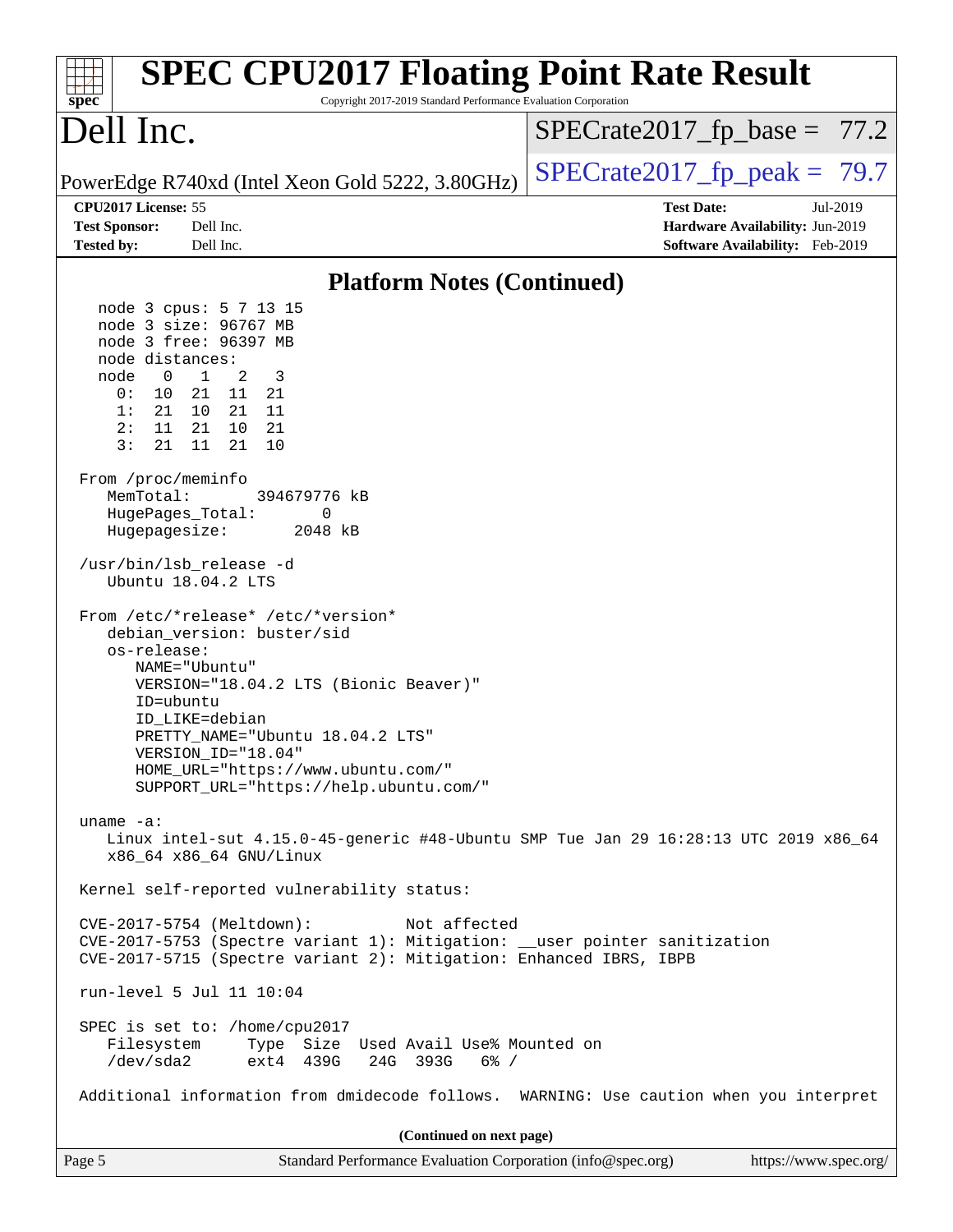| S) | nec |  |  |
|----|-----|--|--|

# **[SPEC CPU2017 Floating Point Rate Result](http://www.spec.org/auto/cpu2017/Docs/result-fields.html#SPECCPU2017FloatingPointRateResult)**

Copyright 2017-2019 Standard Performance Evaluation Corporation

## Dell Inc.

 $SPECrate2017_fp\_base = 77.2$ 

PowerEdge R740xd (Intel Xeon Gold 5222, 3.80GHz)  $\left|$  [SPECrate2017\\_fp\\_peak =](http://www.spec.org/auto/cpu2017/Docs/result-fields.html#SPECrate2017fppeak) 79.7

**[Tested by:](http://www.spec.org/auto/cpu2017/Docs/result-fields.html#Testedby)** Dell Inc. **[Software Availability:](http://www.spec.org/auto/cpu2017/Docs/result-fields.html#SoftwareAvailability)** Feb-2019

**[CPU2017 License:](http://www.spec.org/auto/cpu2017/Docs/result-fields.html#CPU2017License)** 55 **[Test Date:](http://www.spec.org/auto/cpu2017/Docs/result-fields.html#TestDate)** Jul-2019 **[Test Sponsor:](http://www.spec.org/auto/cpu2017/Docs/result-fields.html#TestSponsor)** Dell Inc. **[Hardware Availability:](http://www.spec.org/auto/cpu2017/Docs/result-fields.html#HardwareAvailability)** Jun-2019

#### **[Platform Notes \(Continued\)](http://www.spec.org/auto/cpu2017/Docs/result-fields.html#PlatformNotes)**

 this section. The 'dmidecode' program reads system data which is "intended to allow hardware to be accurately determined", but the intent may not be met, as there are frequent changes to hardware, firmware, and the "DMTF SMBIOS" standard. BIOS Dell Inc. 2.2.11 06/13/2019 Memory:

 12x 00AD00B300AD HMA84GR7CJR4N-WM 32 GB 2 rank 2933 12x Not Specified Not Specified

(End of data from sysinfo program)

#### **[Compiler Version Notes](http://www.spec.org/auto/cpu2017/Docs/result-fields.html#CompilerVersionNotes)**

| CC 519.1bm_r(base) 538.imagick_r(base, peak) 544.nab_r(base, peak)                                                |
|-------------------------------------------------------------------------------------------------------------------|
| Intel(R) C Intel(R) 64 Compiler for applications running on Intel(R) 64,<br>Version 19.0.1.144 Build 20181018     |
| Copyright (C) 1985-2018 Intel Corporation. All rights reserved.<br>_____________________________________          |
|                                                                                                                   |
|                                                                                                                   |
| $CC = 519.1bm_r (peak)$                                                                                           |
| Intel(R) C Intel(R) 64 Compiler for applications running on Intel(R) 64,<br>Version 19.0.1.144 Build 20181018     |
| Copyright (C) 1985-2018 Intel Corporation. All rights reserved.                                                   |
|                                                                                                                   |
| CXXC 508. namd $r(base)$ 510. parest $r(base, peak)$                                                              |
| Intel(R) $C++$ Intel(R) 64 Compiler for applications running on Intel(R) 64,<br>Version 19.0.1.144 Build 20181018 |
| Copyright (C) 1985-2018 Intel Corporation. All rights reserved.                                                   |
|                                                                                                                   |
| CXXC $508.namd_r(peak)$                                                                                           |
| Intel(R) $C++$ Intel(R) 64 Compiler for applications running on Intel(R) 64,<br>Version 19.0.1.144 Build 20181018 |
| Copyright (C) 1985-2018 Intel Corporation. All rights reserved.                                                   |
| ________________________________                                                                                  |
| $511. povray_r(base) 526. blender_r(base, peak)$<br>CC.                                                           |
| (Continued on next page)                                                                                          |
| Page 6<br>Standard Performance Evaluation Corporation (info@spec.org)<br>https://www.spec.org/                    |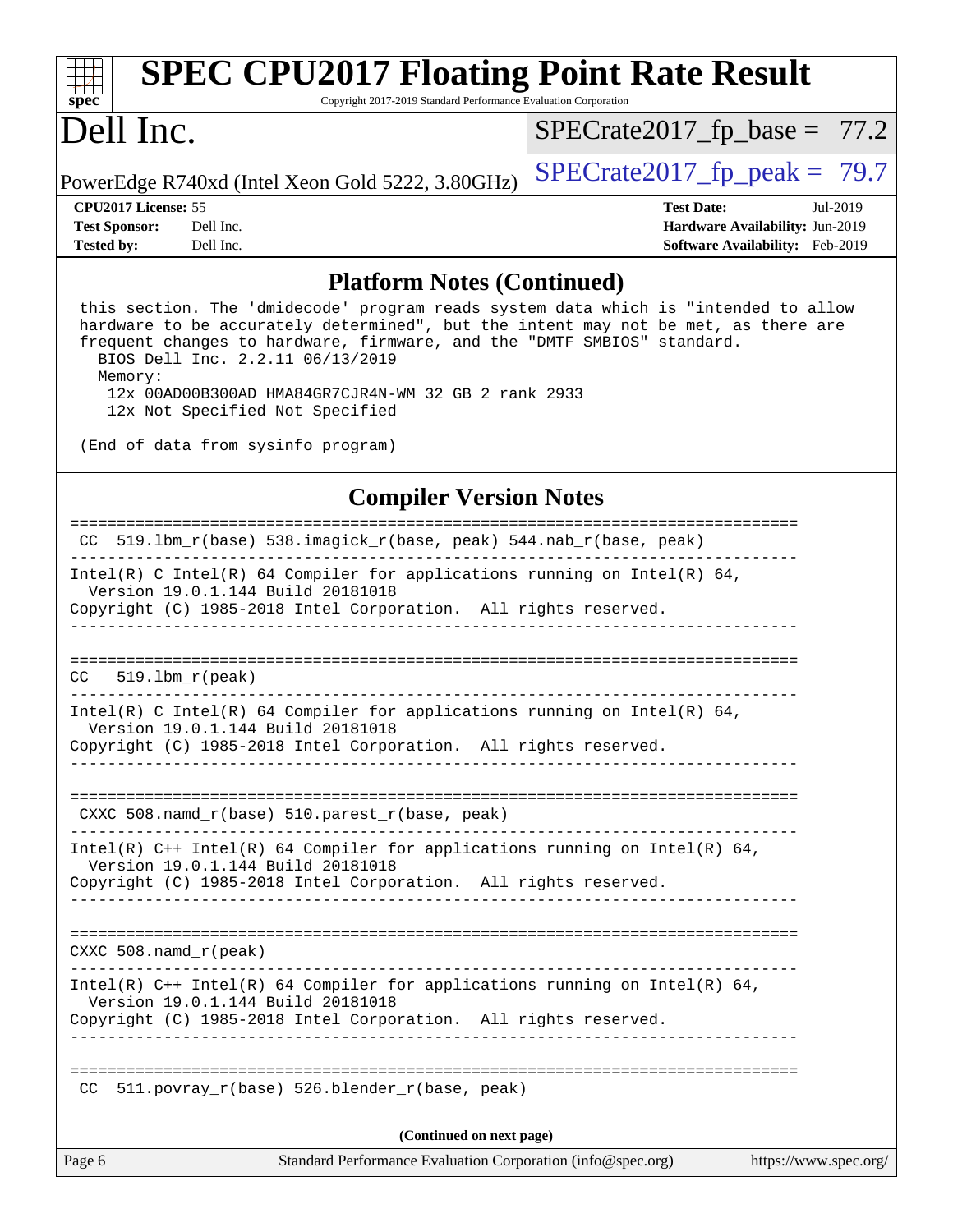| Dell Inc.                                                                                                                                                                                                                                                                                                                                                                                                                                                                                                                                                            | $SPECrate2017_fp\_base = 77.2$                                                                      |
|----------------------------------------------------------------------------------------------------------------------------------------------------------------------------------------------------------------------------------------------------------------------------------------------------------------------------------------------------------------------------------------------------------------------------------------------------------------------------------------------------------------------------------------------------------------------|-----------------------------------------------------------------------------------------------------|
| PowerEdge R740xd (Intel Xeon Gold 5222, 3.80GHz)                                                                                                                                                                                                                                                                                                                                                                                                                                                                                                                     | $SPECrate2017_fp\_peak = 79.7$                                                                      |
| CPU2017 License: 55<br><b>Test Sponsor:</b><br>Dell Inc.<br><b>Tested by:</b><br>Dell Inc.                                                                                                                                                                                                                                                                                                                                                                                                                                                                           | <b>Test Date:</b><br>Jul-2019<br>Hardware Availability: Jun-2019<br>Software Availability: Feb-2019 |
| <b>Compiler Version Notes (Continued)</b>                                                                                                                                                                                                                                                                                                                                                                                                                                                                                                                            |                                                                                                     |
| Intel(R) $C++$ Intel(R) 64 Compiler for applications running on Intel(R) 64,<br>Version 19.0.1.144 Build 20181018<br>Copyright (C) 1985-2018 Intel Corporation. All rights reserved.<br>Intel(R) C Intel(R) 64 Compiler for applications running on Intel(R) 64,<br>Version 19.0.1.144 Build 20181018<br>Copyright (C) 1985-2018 Intel Corporation. All rights reserved.                                                                                                                                                                                             |                                                                                                     |
| 511.povray_r(peak)<br>CC.                                                                                                                                                                                                                                                                                                                                                                                                                                                                                                                                            |                                                                                                     |
| Intel(R) $C++$ Intel(R) 64 Compiler for applications running on Intel(R) 64,<br>Version 19.0.1.144 Build 20181018<br>Copyright (C) 1985-2018 Intel Corporation. All rights reserved.<br>Intel(R) C Intel(R) 64 Compiler for applications running on Intel(R) 64,<br>Version 19.0.1.144 Build 20181018<br>Copyright (C) 1985-2018 Intel Corporation. All rights reserved.                                                                                                                                                                                             |                                                                                                     |
| 507.cactuBSSN_r(base, peak)<br>FC.                                                                                                                                                                                                                                                                                                                                                                                                                                                                                                                                   |                                                                                                     |
| Intel(R) $C++$ Intel(R) 64 Compiler for applications running on Intel(R) 64,<br>Version 19.0.1.144 Build 20181018<br>Copyright (C) 1985-2018 Intel Corporation. All rights reserved.<br>Intel(R) C Intel(R) 64 Compiler for applications running on Intel(R) 64,<br>Version 19.0.1.144 Build 20181018<br>Copyright (C) 1985-2018 Intel Corporation. All rights reserved.<br>$Intel(R)$ Fortran Intel(R) 64 Compiler for applications running on Intel(R)<br>64, Version 19.0.1.144 Build 20181018<br>Copyright (C) 1985-2018 Intel Corporation. All rights reserved. |                                                                                                     |
| FC 503.bwaves_r(base, peak) 549.fotonik3d_r(base, peak) 554.roms_r(base)                                                                                                                                                                                                                                                                                                                                                                                                                                                                                             |                                                                                                     |
| $Intel(R)$ Fortran Intel(R) 64 Compiler for applications running on Intel(R)<br>64, Version 19.0.1.144 Build 20181018                                                                                                                                                                                                                                                                                                                                                                                                                                                |                                                                                                     |

Intel(R) Fortran Intel(R) 64 Compiler for applications running on Intel(R) 64, Version 19.0.1.144 Build 20181018

**(Continued on next page)**

Page 7 Standard Performance Evaluation Corporation [\(info@spec.org\)](mailto:info@spec.org) <https://www.spec.org/>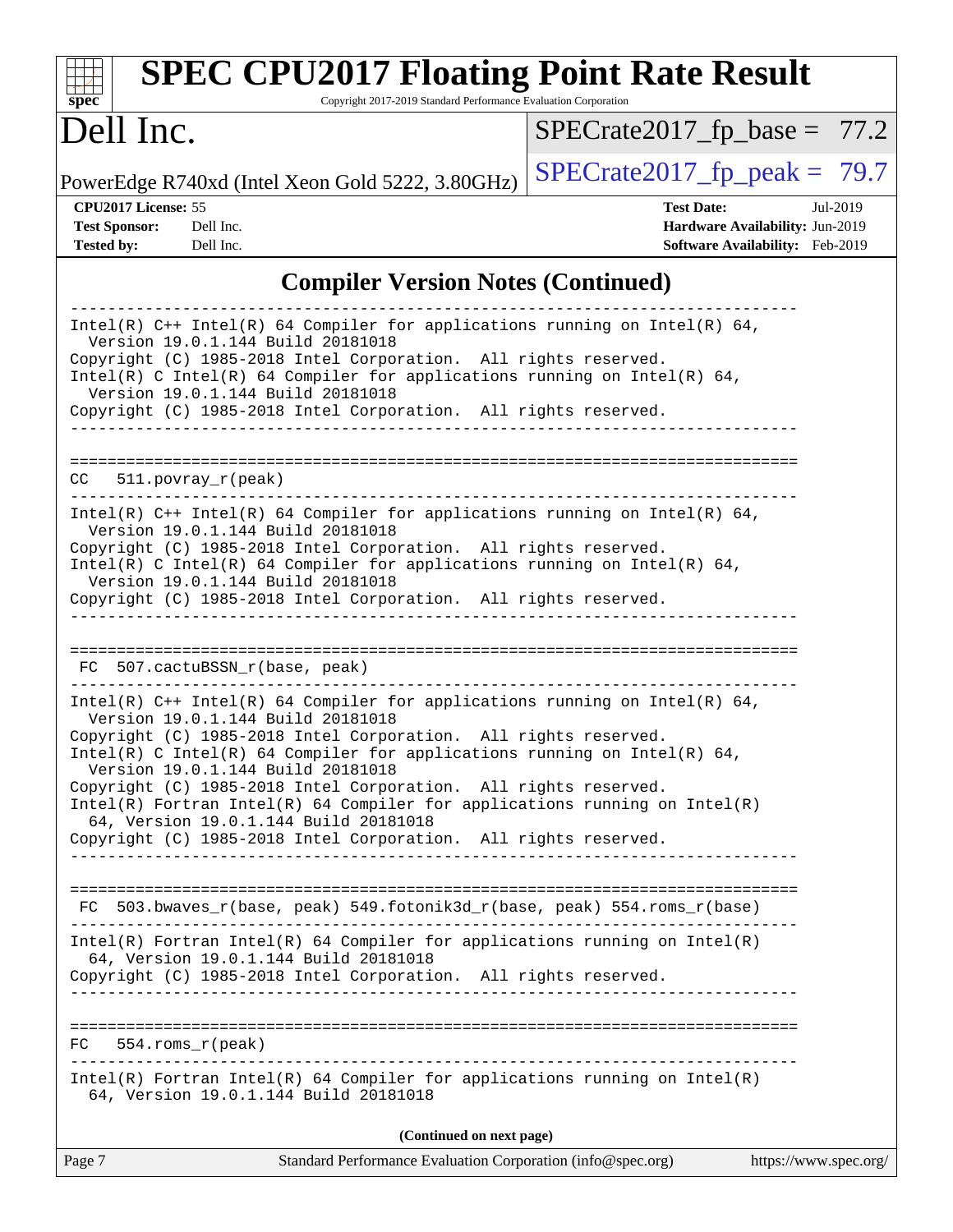| <b>SPEC CPU2017 Floating Point Rate Result</b>                                                                        |                                 |
|-----------------------------------------------------------------------------------------------------------------------|---------------------------------|
| Copyright 2017-2019 Standard Performance Evaluation Corporation<br>$spec^*$                                           |                                 |
| Dell Inc.                                                                                                             | $SPECrate2017_fp\_base = 77.2$  |
| PowerEdge R740xd (Intel Xeon Gold 5222, 3.80GHz)                                                                      | $SPECrate2017_fp\_peak = 79.7$  |
| CPU2017 License: 55                                                                                                   | <b>Test Date:</b><br>Jul-2019   |
| <b>Test Sponsor:</b><br>Dell Inc.                                                                                     | Hardware Availability: Jun-2019 |
| <b>Tested by:</b><br>Dell Inc.                                                                                        | Software Availability: Feb-2019 |
| <b>Compiler Version Notes (Continued)</b>                                                                             |                                 |
| Copyright (C) 1985-2018 Intel Corporation. All rights reserved.                                                       |                                 |
|                                                                                                                       |                                 |
|                                                                                                                       |                                 |
| $521.wrf_r(base)$ 527.cam4_r(base)<br>CC.                                                                             |                                 |
| $Intel(R)$ Fortran Intel(R) 64 Compiler for applications running on Intel(R)                                          |                                 |
| 64, Version 19.0.1.144 Build 20181018<br>Copyright (C) 1985-2018 Intel Corporation. All rights reserved.              |                                 |
| $Intel(R)$ C Intel(R) 64 Compiler for applications running on Intel(R) 64,                                            |                                 |
| Version 19.0.1.144 Build 20181018                                                                                     |                                 |
| Copyright (C) 1985-2018 Intel Corporation. All rights reserved.                                                       |                                 |
|                                                                                                                       |                                 |
| $521.wrf_r(peak) 527.cam4_r(peak)$<br>CC.                                                                             |                                 |
| $Intel(R)$ Fortran Intel(R) 64 Compiler for applications running on Intel(R)<br>64, Version 19.0.1.144 Build 20181018 |                                 |
| Copyright (C) 1985-2018 Intel Corporation. All rights reserved.                                                       |                                 |
| $Intel(R)$ C Intel(R) 64 Compiler for applications running on Intel(R) 64,<br>Version 19.0.1.144 Build 20181018       |                                 |
| Copyright (C) 1985-2018 Intel Corporation. All rights reserved.                                                       |                                 |
|                                                                                                                       |                                 |
|                                                                                                                       |                                 |

## **[Base Compiler Invocation](http://www.spec.org/auto/cpu2017/Docs/result-fields.html#BaseCompilerInvocation)**

[C benchmarks](http://www.spec.org/auto/cpu2017/Docs/result-fields.html#Cbenchmarks): [icc -m64 -std=c11](http://www.spec.org/cpu2017/results/res2019q3/cpu2017-20190722-16275.flags.html#user_CCbase_intel_icc_64bit_c11_33ee0cdaae7deeeab2a9725423ba97205ce30f63b9926c2519791662299b76a0318f32ddfffdc46587804de3178b4f9328c46fa7c2b0cd779d7a61945c91cd35)

[C++ benchmarks:](http://www.spec.org/auto/cpu2017/Docs/result-fields.html#CXXbenchmarks) [icpc -m64](http://www.spec.org/cpu2017/results/res2019q3/cpu2017-20190722-16275.flags.html#user_CXXbase_intel_icpc_64bit_4ecb2543ae3f1412ef961e0650ca070fec7b7afdcd6ed48761b84423119d1bf6bdf5cad15b44d48e7256388bc77273b966e5eb805aefd121eb22e9299b2ec9d9)

[Fortran benchmarks](http://www.spec.org/auto/cpu2017/Docs/result-fields.html#Fortranbenchmarks): [ifort -m64](http://www.spec.org/cpu2017/results/res2019q3/cpu2017-20190722-16275.flags.html#user_FCbase_intel_ifort_64bit_24f2bb282fbaeffd6157abe4f878425411749daecae9a33200eee2bee2fe76f3b89351d69a8130dd5949958ce389cf37ff59a95e7a40d588e8d3a57e0c3fd751)

[Benchmarks using both Fortran and C](http://www.spec.org/auto/cpu2017/Docs/result-fields.html#BenchmarksusingbothFortranandC): [ifort -m64](http://www.spec.org/cpu2017/results/res2019q3/cpu2017-20190722-16275.flags.html#user_CC_FCbase_intel_ifort_64bit_24f2bb282fbaeffd6157abe4f878425411749daecae9a33200eee2bee2fe76f3b89351d69a8130dd5949958ce389cf37ff59a95e7a40d588e8d3a57e0c3fd751) [icc -m64 -std=c11](http://www.spec.org/cpu2017/results/res2019q3/cpu2017-20190722-16275.flags.html#user_CC_FCbase_intel_icc_64bit_c11_33ee0cdaae7deeeab2a9725423ba97205ce30f63b9926c2519791662299b76a0318f32ddfffdc46587804de3178b4f9328c46fa7c2b0cd779d7a61945c91cd35)

[Benchmarks using both C and C++](http://www.spec.org/auto/cpu2017/Docs/result-fields.html#BenchmarksusingbothCandCXX): [icpc -m64](http://www.spec.org/cpu2017/results/res2019q3/cpu2017-20190722-16275.flags.html#user_CC_CXXbase_intel_icpc_64bit_4ecb2543ae3f1412ef961e0650ca070fec7b7afdcd6ed48761b84423119d1bf6bdf5cad15b44d48e7256388bc77273b966e5eb805aefd121eb22e9299b2ec9d9) [icc -m64 -std=c11](http://www.spec.org/cpu2017/results/res2019q3/cpu2017-20190722-16275.flags.html#user_CC_CXXbase_intel_icc_64bit_c11_33ee0cdaae7deeeab2a9725423ba97205ce30f63b9926c2519791662299b76a0318f32ddfffdc46587804de3178b4f9328c46fa7c2b0cd779d7a61945c91cd35)

[Benchmarks using Fortran, C, and C++:](http://www.spec.org/auto/cpu2017/Docs/result-fields.html#BenchmarksusingFortranCandCXX) [icpc -m64](http://www.spec.org/cpu2017/results/res2019q3/cpu2017-20190722-16275.flags.html#user_CC_CXX_FCbase_intel_icpc_64bit_4ecb2543ae3f1412ef961e0650ca070fec7b7afdcd6ed48761b84423119d1bf6bdf5cad15b44d48e7256388bc77273b966e5eb805aefd121eb22e9299b2ec9d9) [icc -m64 -std=c11](http://www.spec.org/cpu2017/results/res2019q3/cpu2017-20190722-16275.flags.html#user_CC_CXX_FCbase_intel_icc_64bit_c11_33ee0cdaae7deeeab2a9725423ba97205ce30f63b9926c2519791662299b76a0318f32ddfffdc46587804de3178b4f9328c46fa7c2b0cd779d7a61945c91cd35) [ifort -m64](http://www.spec.org/cpu2017/results/res2019q3/cpu2017-20190722-16275.flags.html#user_CC_CXX_FCbase_intel_ifort_64bit_24f2bb282fbaeffd6157abe4f878425411749daecae9a33200eee2bee2fe76f3b89351d69a8130dd5949958ce389cf37ff59a95e7a40d588e8d3a57e0c3fd751)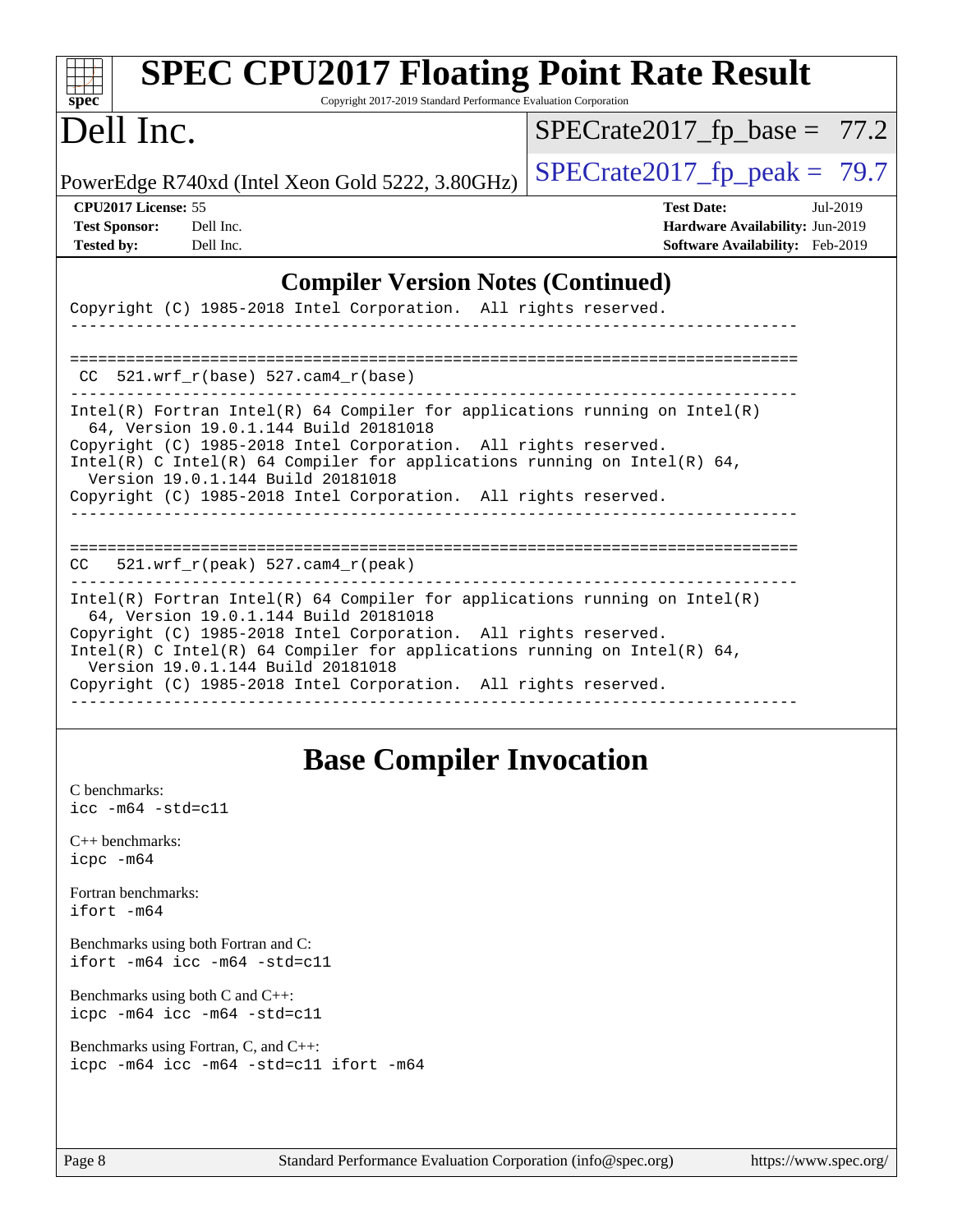#### Page 9 Standard Performance Evaluation Corporation [\(info@spec.org\)](mailto:info@spec.org) <https://www.spec.org/> **[spec](http://www.spec.org/) [SPEC CPU2017 Floating Point Rate Result](http://www.spec.org/auto/cpu2017/Docs/result-fields.html#SPECCPU2017FloatingPointRateResult)** Copyright 2017-2019 Standard Performance Evaluation Corporation Dell Inc. PowerEdge R740xd (Intel Xeon Gold 5222, 3.80GHz)  $\left|$  [SPECrate2017\\_fp\\_peak =](http://www.spec.org/auto/cpu2017/Docs/result-fields.html#SPECrate2017fppeak) 79.7  $SPECTate2017_fp\_base = 77.2$ **[CPU2017 License:](http://www.spec.org/auto/cpu2017/Docs/result-fields.html#CPU2017License)** 55 **[Test Date:](http://www.spec.org/auto/cpu2017/Docs/result-fields.html#TestDate)** Jul-2019 **[Test Sponsor:](http://www.spec.org/auto/cpu2017/Docs/result-fields.html#TestSponsor)** Dell Inc. **[Hardware Availability:](http://www.spec.org/auto/cpu2017/Docs/result-fields.html#HardwareAvailability)** Jun-2019 **[Tested by:](http://www.spec.org/auto/cpu2017/Docs/result-fields.html#Testedby)** Dell Inc. **[Software Availability:](http://www.spec.org/auto/cpu2017/Docs/result-fields.html#SoftwareAvailability)** Feb-2019 **[Base Portability Flags](http://www.spec.org/auto/cpu2017/Docs/result-fields.html#BasePortabilityFlags)** 503.bwaves\_r: [-DSPEC\\_LP64](http://www.spec.org/cpu2017/results/res2019q3/cpu2017-20190722-16275.flags.html#suite_basePORTABILITY503_bwaves_r_DSPEC_LP64) 507.cactuBSSN\_r: [-DSPEC\\_LP64](http://www.spec.org/cpu2017/results/res2019q3/cpu2017-20190722-16275.flags.html#suite_basePORTABILITY507_cactuBSSN_r_DSPEC_LP64) 508.namd\_r: [-DSPEC\\_LP64](http://www.spec.org/cpu2017/results/res2019q3/cpu2017-20190722-16275.flags.html#suite_basePORTABILITY508_namd_r_DSPEC_LP64) 510.parest\_r: [-DSPEC\\_LP64](http://www.spec.org/cpu2017/results/res2019q3/cpu2017-20190722-16275.flags.html#suite_basePORTABILITY510_parest_r_DSPEC_LP64) 511.povray\_r: [-DSPEC\\_LP64](http://www.spec.org/cpu2017/results/res2019q3/cpu2017-20190722-16275.flags.html#suite_basePORTABILITY511_povray_r_DSPEC_LP64) 519.lbm\_r: [-DSPEC\\_LP64](http://www.spec.org/cpu2017/results/res2019q3/cpu2017-20190722-16275.flags.html#suite_basePORTABILITY519_lbm_r_DSPEC_LP64) 521.wrf\_r: [-DSPEC\\_LP64](http://www.spec.org/cpu2017/results/res2019q3/cpu2017-20190722-16275.flags.html#suite_basePORTABILITY521_wrf_r_DSPEC_LP64) [-DSPEC\\_CASE\\_FLAG](http://www.spec.org/cpu2017/results/res2019q3/cpu2017-20190722-16275.flags.html#b521.wrf_r_baseCPORTABILITY_DSPEC_CASE_FLAG) [-convert big\\_endian](http://www.spec.org/cpu2017/results/res2019q3/cpu2017-20190722-16275.flags.html#user_baseFPORTABILITY521_wrf_r_convert_big_endian_c3194028bc08c63ac5d04de18c48ce6d347e4e562e8892b8bdbdc0214820426deb8554edfa529a3fb25a586e65a3d812c835984020483e7e73212c4d31a38223) 526.blender\_r: [-DSPEC\\_LP64](http://www.spec.org/cpu2017/results/res2019q3/cpu2017-20190722-16275.flags.html#suite_basePORTABILITY526_blender_r_DSPEC_LP64) [-DSPEC\\_LINUX](http://www.spec.org/cpu2017/results/res2019q3/cpu2017-20190722-16275.flags.html#b526.blender_r_baseCPORTABILITY_DSPEC_LINUX) [-funsigned-char](http://www.spec.org/cpu2017/results/res2019q3/cpu2017-20190722-16275.flags.html#user_baseCPORTABILITY526_blender_r_force_uchar_40c60f00ab013830e2dd6774aeded3ff59883ba5a1fc5fc14077f794d777847726e2a5858cbc7672e36e1b067e7e5c1d9a74f7176df07886a243d7cc18edfe67) 527.cam4\_r: [-DSPEC\\_LP64](http://www.spec.org/cpu2017/results/res2019q3/cpu2017-20190722-16275.flags.html#suite_basePORTABILITY527_cam4_r_DSPEC_LP64) [-DSPEC\\_CASE\\_FLAG](http://www.spec.org/cpu2017/results/res2019q3/cpu2017-20190722-16275.flags.html#b527.cam4_r_baseCPORTABILITY_DSPEC_CASE_FLAG) 538.imagick\_r: [-DSPEC\\_LP64](http://www.spec.org/cpu2017/results/res2019q3/cpu2017-20190722-16275.flags.html#suite_basePORTABILITY538_imagick_r_DSPEC_LP64) 544.nab\_r: [-DSPEC\\_LP64](http://www.spec.org/cpu2017/results/res2019q3/cpu2017-20190722-16275.flags.html#suite_basePORTABILITY544_nab_r_DSPEC_LP64) 549.fotonik3d\_r: [-DSPEC\\_LP64](http://www.spec.org/cpu2017/results/res2019q3/cpu2017-20190722-16275.flags.html#suite_basePORTABILITY549_fotonik3d_r_DSPEC_LP64) 554.roms\_r: [-DSPEC\\_LP64](http://www.spec.org/cpu2017/results/res2019q3/cpu2017-20190722-16275.flags.html#suite_basePORTABILITY554_roms_r_DSPEC_LP64) **[Base Optimization Flags](http://www.spec.org/auto/cpu2017/Docs/result-fields.html#BaseOptimizationFlags)** [C benchmarks](http://www.spec.org/auto/cpu2017/Docs/result-fields.html#Cbenchmarks): [-xCORE-AVX2](http://www.spec.org/cpu2017/results/res2019q3/cpu2017-20190722-16275.flags.html#user_CCbase_f-xCORE-AVX2) [-ipo](http://www.spec.org/cpu2017/results/res2019q3/cpu2017-20190722-16275.flags.html#user_CCbase_f-ipo) [-O3](http://www.spec.org/cpu2017/results/res2019q3/cpu2017-20190722-16275.flags.html#user_CCbase_f-O3) [-no-prec-div](http://www.spec.org/cpu2017/results/res2019q3/cpu2017-20190722-16275.flags.html#user_CCbase_f-no-prec-div) [-qopt-prefetch](http://www.spec.org/cpu2017/results/res2019q3/cpu2017-20190722-16275.flags.html#user_CCbase_f-qopt-prefetch) [-ffinite-math-only](http://www.spec.org/cpu2017/results/res2019q3/cpu2017-20190722-16275.flags.html#user_CCbase_f_finite_math_only_cb91587bd2077682c4b38af759c288ed7c732db004271a9512da14a4f8007909a5f1427ecbf1a0fb78ff2a814402c6114ac565ca162485bbcae155b5e4258871) [-qopt-mem-layout-trans=4](http://www.spec.org/cpu2017/results/res2019q3/cpu2017-20190722-16275.flags.html#user_CCbase_f-qopt-mem-layout-trans_fa39e755916c150a61361b7846f310bcdf6f04e385ef281cadf3647acec3f0ae266d1a1d22d972a7087a248fd4e6ca390a3634700869573d231a252c784941a8) [C++ benchmarks:](http://www.spec.org/auto/cpu2017/Docs/result-fields.html#CXXbenchmarks) [-xCORE-AVX2](http://www.spec.org/cpu2017/results/res2019q3/cpu2017-20190722-16275.flags.html#user_CXXbase_f-xCORE-AVX2) [-ipo](http://www.spec.org/cpu2017/results/res2019q3/cpu2017-20190722-16275.flags.html#user_CXXbase_f-ipo) [-O3](http://www.spec.org/cpu2017/results/res2019q3/cpu2017-20190722-16275.flags.html#user_CXXbase_f-O3) [-no-prec-div](http://www.spec.org/cpu2017/results/res2019q3/cpu2017-20190722-16275.flags.html#user_CXXbase_f-no-prec-div) [-qopt-prefetch](http://www.spec.org/cpu2017/results/res2019q3/cpu2017-20190722-16275.flags.html#user_CXXbase_f-qopt-prefetch) [-ffinite-math-only](http://www.spec.org/cpu2017/results/res2019q3/cpu2017-20190722-16275.flags.html#user_CXXbase_f_finite_math_only_cb91587bd2077682c4b38af759c288ed7c732db004271a9512da14a4f8007909a5f1427ecbf1a0fb78ff2a814402c6114ac565ca162485bbcae155b5e4258871) [-qopt-mem-layout-trans=4](http://www.spec.org/cpu2017/results/res2019q3/cpu2017-20190722-16275.flags.html#user_CXXbase_f-qopt-mem-layout-trans_fa39e755916c150a61361b7846f310bcdf6f04e385ef281cadf3647acec3f0ae266d1a1d22d972a7087a248fd4e6ca390a3634700869573d231a252c784941a8) [Fortran benchmarks](http://www.spec.org/auto/cpu2017/Docs/result-fields.html#Fortranbenchmarks): [-xCORE-AVX2](http://www.spec.org/cpu2017/results/res2019q3/cpu2017-20190722-16275.flags.html#user_FCbase_f-xCORE-AVX2) [-ipo](http://www.spec.org/cpu2017/results/res2019q3/cpu2017-20190722-16275.flags.html#user_FCbase_f-ipo) [-O3](http://www.spec.org/cpu2017/results/res2019q3/cpu2017-20190722-16275.flags.html#user_FCbase_f-O3) [-no-prec-div](http://www.spec.org/cpu2017/results/res2019q3/cpu2017-20190722-16275.flags.html#user_FCbase_f-no-prec-div) [-qopt-prefetch](http://www.spec.org/cpu2017/results/res2019q3/cpu2017-20190722-16275.flags.html#user_FCbase_f-qopt-prefetch) [-ffinite-math-only](http://www.spec.org/cpu2017/results/res2019q3/cpu2017-20190722-16275.flags.html#user_FCbase_f_finite_math_only_cb91587bd2077682c4b38af759c288ed7c732db004271a9512da14a4f8007909a5f1427ecbf1a0fb78ff2a814402c6114ac565ca162485bbcae155b5e4258871) [-qopt-mem-layout-trans=4](http://www.spec.org/cpu2017/results/res2019q3/cpu2017-20190722-16275.flags.html#user_FCbase_f-qopt-mem-layout-trans_fa39e755916c150a61361b7846f310bcdf6f04e385ef281cadf3647acec3f0ae266d1a1d22d972a7087a248fd4e6ca390a3634700869573d231a252c784941a8) [-auto](http://www.spec.org/cpu2017/results/res2019q3/cpu2017-20190722-16275.flags.html#user_FCbase_f-auto) [-nostandard-realloc-lhs](http://www.spec.org/cpu2017/results/res2019q3/cpu2017-20190722-16275.flags.html#user_FCbase_f_2003_std_realloc_82b4557e90729c0f113870c07e44d33d6f5a304b4f63d4c15d2d0f1fab99f5daaed73bdb9275d9ae411527f28b936061aa8b9c8f2d63842963b95c9dd6426b8a) [-align array32byte](http://www.spec.org/cpu2017/results/res2019q3/cpu2017-20190722-16275.flags.html#user_FCbase_align_array32byte_b982fe038af199962ba9a80c053b8342c548c85b40b8e86eb3cc33dee0d7986a4af373ac2d51c3f7cf710a18d62fdce2948f201cd044323541f22fc0fffc51b6) [Benchmarks using both Fortran and C](http://www.spec.org/auto/cpu2017/Docs/result-fields.html#BenchmarksusingbothFortranandC): [-xCORE-AVX2](http://www.spec.org/cpu2017/results/res2019q3/cpu2017-20190722-16275.flags.html#user_CC_FCbase_f-xCORE-AVX2) [-ipo](http://www.spec.org/cpu2017/results/res2019q3/cpu2017-20190722-16275.flags.html#user_CC_FCbase_f-ipo) [-O3](http://www.spec.org/cpu2017/results/res2019q3/cpu2017-20190722-16275.flags.html#user_CC_FCbase_f-O3) [-no-prec-div](http://www.spec.org/cpu2017/results/res2019q3/cpu2017-20190722-16275.flags.html#user_CC_FCbase_f-no-prec-div) [-qopt-prefetch](http://www.spec.org/cpu2017/results/res2019q3/cpu2017-20190722-16275.flags.html#user_CC_FCbase_f-qopt-prefetch) [-ffinite-math-only](http://www.spec.org/cpu2017/results/res2019q3/cpu2017-20190722-16275.flags.html#user_CC_FCbase_f_finite_math_only_cb91587bd2077682c4b38af759c288ed7c732db004271a9512da14a4f8007909a5f1427ecbf1a0fb78ff2a814402c6114ac565ca162485bbcae155b5e4258871) [-qopt-mem-layout-trans=4](http://www.spec.org/cpu2017/results/res2019q3/cpu2017-20190722-16275.flags.html#user_CC_FCbase_f-qopt-mem-layout-trans_fa39e755916c150a61361b7846f310bcdf6f04e385ef281cadf3647acec3f0ae266d1a1d22d972a7087a248fd4e6ca390a3634700869573d231a252c784941a8) [-auto](http://www.spec.org/cpu2017/results/res2019q3/cpu2017-20190722-16275.flags.html#user_CC_FCbase_f-auto) [-nostandard-realloc-lhs](http://www.spec.org/cpu2017/results/res2019q3/cpu2017-20190722-16275.flags.html#user_CC_FCbase_f_2003_std_realloc_82b4557e90729c0f113870c07e44d33d6f5a304b4f63d4c15d2d0f1fab99f5daaed73bdb9275d9ae411527f28b936061aa8b9c8f2d63842963b95c9dd6426b8a) [-align array32byte](http://www.spec.org/cpu2017/results/res2019q3/cpu2017-20190722-16275.flags.html#user_CC_FCbase_align_array32byte_b982fe038af199962ba9a80c053b8342c548c85b40b8e86eb3cc33dee0d7986a4af373ac2d51c3f7cf710a18d62fdce2948f201cd044323541f22fc0fffc51b6) [Benchmarks using both C and C++](http://www.spec.org/auto/cpu2017/Docs/result-fields.html#BenchmarksusingbothCandCXX): [-xCORE-AVX2](http://www.spec.org/cpu2017/results/res2019q3/cpu2017-20190722-16275.flags.html#user_CC_CXXbase_f-xCORE-AVX2) [-ipo](http://www.spec.org/cpu2017/results/res2019q3/cpu2017-20190722-16275.flags.html#user_CC_CXXbase_f-ipo) [-O3](http://www.spec.org/cpu2017/results/res2019q3/cpu2017-20190722-16275.flags.html#user_CC_CXXbase_f-O3) [-no-prec-div](http://www.spec.org/cpu2017/results/res2019q3/cpu2017-20190722-16275.flags.html#user_CC_CXXbase_f-no-prec-div) [-qopt-prefetch](http://www.spec.org/cpu2017/results/res2019q3/cpu2017-20190722-16275.flags.html#user_CC_CXXbase_f-qopt-prefetch) [-ffinite-math-only](http://www.spec.org/cpu2017/results/res2019q3/cpu2017-20190722-16275.flags.html#user_CC_CXXbase_f_finite_math_only_cb91587bd2077682c4b38af759c288ed7c732db004271a9512da14a4f8007909a5f1427ecbf1a0fb78ff2a814402c6114ac565ca162485bbcae155b5e4258871) [-qopt-mem-layout-trans=4](http://www.spec.org/cpu2017/results/res2019q3/cpu2017-20190722-16275.flags.html#user_CC_CXXbase_f-qopt-mem-layout-trans_fa39e755916c150a61361b7846f310bcdf6f04e385ef281cadf3647acec3f0ae266d1a1d22d972a7087a248fd4e6ca390a3634700869573d231a252c784941a8) [Benchmarks using Fortran, C, and C++:](http://www.spec.org/auto/cpu2017/Docs/result-fields.html#BenchmarksusingFortranCandCXX) [-xCORE-AVX2](http://www.spec.org/cpu2017/results/res2019q3/cpu2017-20190722-16275.flags.html#user_CC_CXX_FCbase_f-xCORE-AVX2) [-ipo](http://www.spec.org/cpu2017/results/res2019q3/cpu2017-20190722-16275.flags.html#user_CC_CXX_FCbase_f-ipo) [-O3](http://www.spec.org/cpu2017/results/res2019q3/cpu2017-20190722-16275.flags.html#user_CC_CXX_FCbase_f-O3) [-no-prec-div](http://www.spec.org/cpu2017/results/res2019q3/cpu2017-20190722-16275.flags.html#user_CC_CXX_FCbase_f-no-prec-div) [-qopt-prefetch](http://www.spec.org/cpu2017/results/res2019q3/cpu2017-20190722-16275.flags.html#user_CC_CXX_FCbase_f-qopt-prefetch) [-ffinite-math-only](http://www.spec.org/cpu2017/results/res2019q3/cpu2017-20190722-16275.flags.html#user_CC_CXX_FCbase_f_finite_math_only_cb91587bd2077682c4b38af759c288ed7c732db004271a9512da14a4f8007909a5f1427ecbf1a0fb78ff2a814402c6114ac565ca162485bbcae155b5e4258871) [-qopt-mem-layout-trans=4](http://www.spec.org/cpu2017/results/res2019q3/cpu2017-20190722-16275.flags.html#user_CC_CXX_FCbase_f-qopt-mem-layout-trans_fa39e755916c150a61361b7846f310bcdf6f04e385ef281cadf3647acec3f0ae266d1a1d22d972a7087a248fd4e6ca390a3634700869573d231a252c784941a8) [-auto](http://www.spec.org/cpu2017/results/res2019q3/cpu2017-20190722-16275.flags.html#user_CC_CXX_FCbase_f-auto) [-nostandard-realloc-lhs](http://www.spec.org/cpu2017/results/res2019q3/cpu2017-20190722-16275.flags.html#user_CC_CXX_FCbase_f_2003_std_realloc_82b4557e90729c0f113870c07e44d33d6f5a304b4f63d4c15d2d0f1fab99f5daaed73bdb9275d9ae411527f28b936061aa8b9c8f2d63842963b95c9dd6426b8a) [-align array32byte](http://www.spec.org/cpu2017/results/res2019q3/cpu2017-20190722-16275.flags.html#user_CC_CXX_FCbase_align_array32byte_b982fe038af199962ba9a80c053b8342c548c85b40b8e86eb3cc33dee0d7986a4af373ac2d51c3f7cf710a18d62fdce2948f201cd044323541f22fc0fffc51b6)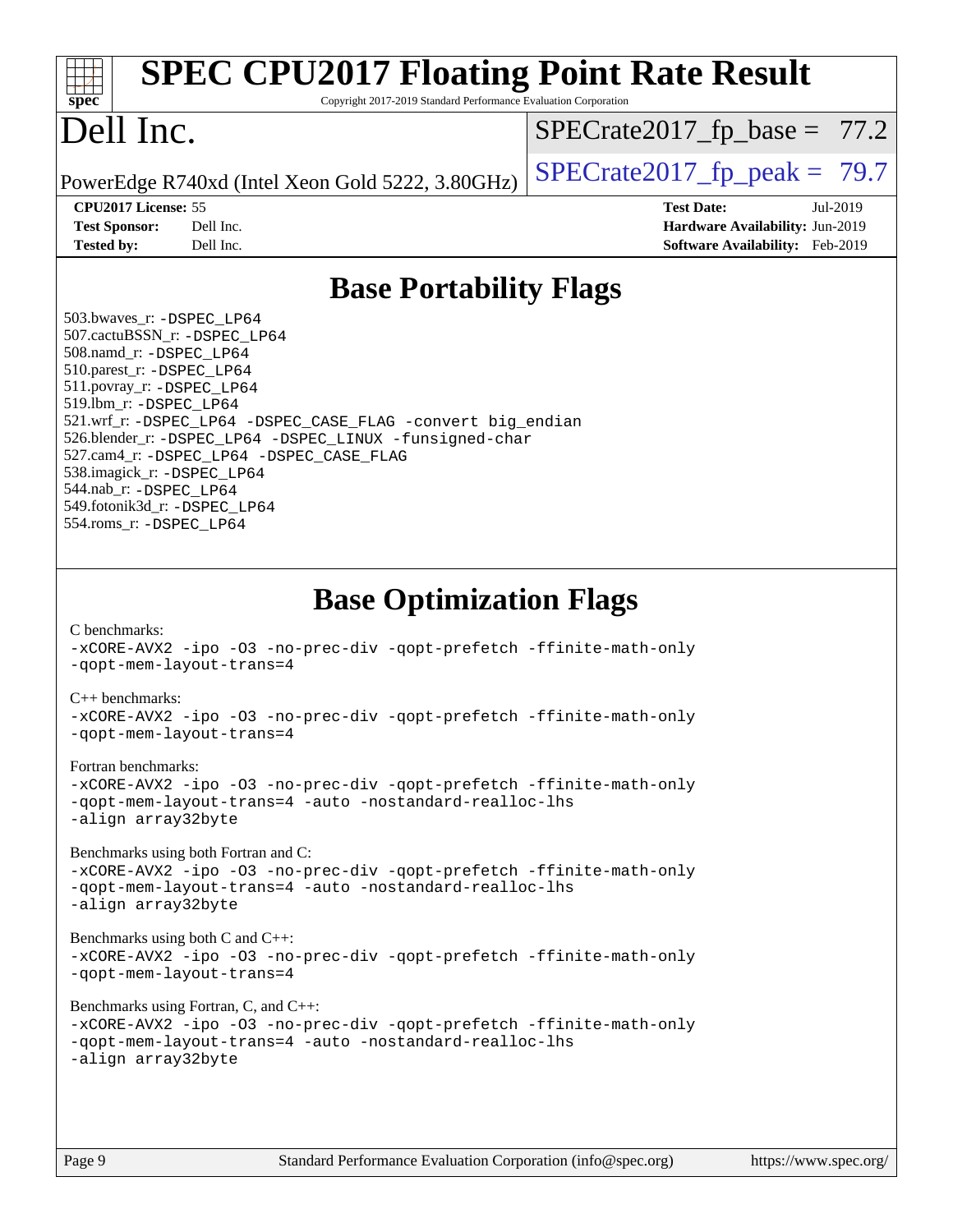| spec                       | <b>SPEC CPU2017 Floating Point Rate Result</b><br>Copyright 2017-2019 Standard Performance Evaluation Corporation |                                |                                        |
|----------------------------|-------------------------------------------------------------------------------------------------------------------|--------------------------------|----------------------------------------|
| Dell Inc.                  |                                                                                                                   | $SPECrate2017_fp\_base = 77.2$ |                                        |
|                            | PowerEdge R740xd (Intel Xeon Gold 5222, 3.80GHz)                                                                  | $SPECrate2017fp peak = 79.7$   |                                        |
| <b>CPU2017 License: 55</b> |                                                                                                                   | <b>Test Date:</b>              | Jul-2019                               |
| <b>Test Sponsor:</b>       | Dell Inc.                                                                                                         |                                | Hardware Availability: Jun-2019        |
| <b>Tested by:</b>          | Dell Inc.                                                                                                         |                                | <b>Software Availability:</b> Feb-2019 |
| C benchmarks:              | <b>Peak Compiler Invocation</b>                                                                                   |                                |                                        |
| $\text{icc -m64 -std=c11}$ |                                                                                                                   |                                |                                        |
| $C_{++}$ benchmarks:       |                                                                                                                   |                                |                                        |

[icpc -m64](http://www.spec.org/cpu2017/results/res2019q3/cpu2017-20190722-16275.flags.html#user_CXXpeak_intel_icpc_64bit_4ecb2543ae3f1412ef961e0650ca070fec7b7afdcd6ed48761b84423119d1bf6bdf5cad15b44d48e7256388bc77273b966e5eb805aefd121eb22e9299b2ec9d9) [Fortran benchmarks](http://www.spec.org/auto/cpu2017/Docs/result-fields.html#Fortranbenchmarks):

[ifort -m64](http://www.spec.org/cpu2017/results/res2019q3/cpu2017-20190722-16275.flags.html#user_FCpeak_intel_ifort_64bit_24f2bb282fbaeffd6157abe4f878425411749daecae9a33200eee2bee2fe76f3b89351d69a8130dd5949958ce389cf37ff59a95e7a40d588e8d3a57e0c3fd751)

[Benchmarks using both Fortran and C](http://www.spec.org/auto/cpu2017/Docs/result-fields.html#BenchmarksusingbothFortranandC): [ifort -m64](http://www.spec.org/cpu2017/results/res2019q3/cpu2017-20190722-16275.flags.html#user_CC_FCpeak_intel_ifort_64bit_24f2bb282fbaeffd6157abe4f878425411749daecae9a33200eee2bee2fe76f3b89351d69a8130dd5949958ce389cf37ff59a95e7a40d588e8d3a57e0c3fd751) [icc -m64 -std=c11](http://www.spec.org/cpu2017/results/res2019q3/cpu2017-20190722-16275.flags.html#user_CC_FCpeak_intel_icc_64bit_c11_33ee0cdaae7deeeab2a9725423ba97205ce30f63b9926c2519791662299b76a0318f32ddfffdc46587804de3178b4f9328c46fa7c2b0cd779d7a61945c91cd35)

[Benchmarks using both C and C++:](http://www.spec.org/auto/cpu2017/Docs/result-fields.html#BenchmarksusingbothCandCXX) [icpc -m64](http://www.spec.org/cpu2017/results/res2019q3/cpu2017-20190722-16275.flags.html#user_CC_CXXpeak_intel_icpc_64bit_4ecb2543ae3f1412ef961e0650ca070fec7b7afdcd6ed48761b84423119d1bf6bdf5cad15b44d48e7256388bc77273b966e5eb805aefd121eb22e9299b2ec9d9) [icc -m64 -std=c11](http://www.spec.org/cpu2017/results/res2019q3/cpu2017-20190722-16275.flags.html#user_CC_CXXpeak_intel_icc_64bit_c11_33ee0cdaae7deeeab2a9725423ba97205ce30f63b9926c2519791662299b76a0318f32ddfffdc46587804de3178b4f9328c46fa7c2b0cd779d7a61945c91cd35)

[Benchmarks using Fortran, C, and C++:](http://www.spec.org/auto/cpu2017/Docs/result-fields.html#BenchmarksusingFortranCandCXX) [icpc -m64](http://www.spec.org/cpu2017/results/res2019q3/cpu2017-20190722-16275.flags.html#user_CC_CXX_FCpeak_intel_icpc_64bit_4ecb2543ae3f1412ef961e0650ca070fec7b7afdcd6ed48761b84423119d1bf6bdf5cad15b44d48e7256388bc77273b966e5eb805aefd121eb22e9299b2ec9d9) [icc -m64 -std=c11](http://www.spec.org/cpu2017/results/res2019q3/cpu2017-20190722-16275.flags.html#user_CC_CXX_FCpeak_intel_icc_64bit_c11_33ee0cdaae7deeeab2a9725423ba97205ce30f63b9926c2519791662299b76a0318f32ddfffdc46587804de3178b4f9328c46fa7c2b0cd779d7a61945c91cd35) [ifort -m64](http://www.spec.org/cpu2017/results/res2019q3/cpu2017-20190722-16275.flags.html#user_CC_CXX_FCpeak_intel_ifort_64bit_24f2bb282fbaeffd6157abe4f878425411749daecae9a33200eee2bee2fe76f3b89351d69a8130dd5949958ce389cf37ff59a95e7a40d588e8d3a57e0c3fd751)

**[Peak Portability Flags](http://www.spec.org/auto/cpu2017/Docs/result-fields.html#PeakPortabilityFlags)**

Same as Base Portability Flags

## **[Peak Optimization Flags](http://www.spec.org/auto/cpu2017/Docs/result-fields.html#PeakOptimizationFlags)**

[C benchmarks](http://www.spec.org/auto/cpu2017/Docs/result-fields.html#Cbenchmarks):

```
 519.lbm_r: -prof-gen(pass 1) -prof-use(pass 2) -ipo -xCORE-AVX2 -O3
-no-prec-div -qopt-prefetch -ffinite-math-only
-qopt-mem-layout-trans=4
 538.imagick_r: -xCORE-AVX2 -ipo -O3 -no-prec-div -qopt-prefetch
-ffinite-math-only -qopt-mem-layout-trans=4
 544.nab_r: Same as 538.imagick_r
C++ benchmarks: 
 508.namd_r: -prof-gen(pass 1) -prof-use(pass 2) -ipo -xCORE-AVX2 -O3
-no-prec-div -qopt-prefetch -ffinite-math-only
-qopt-mem-layout-trans=4
```
**(Continued on next page)**

Page 10 Standard Performance Evaluation Corporation [\(info@spec.org\)](mailto:info@spec.org) <https://www.spec.org/>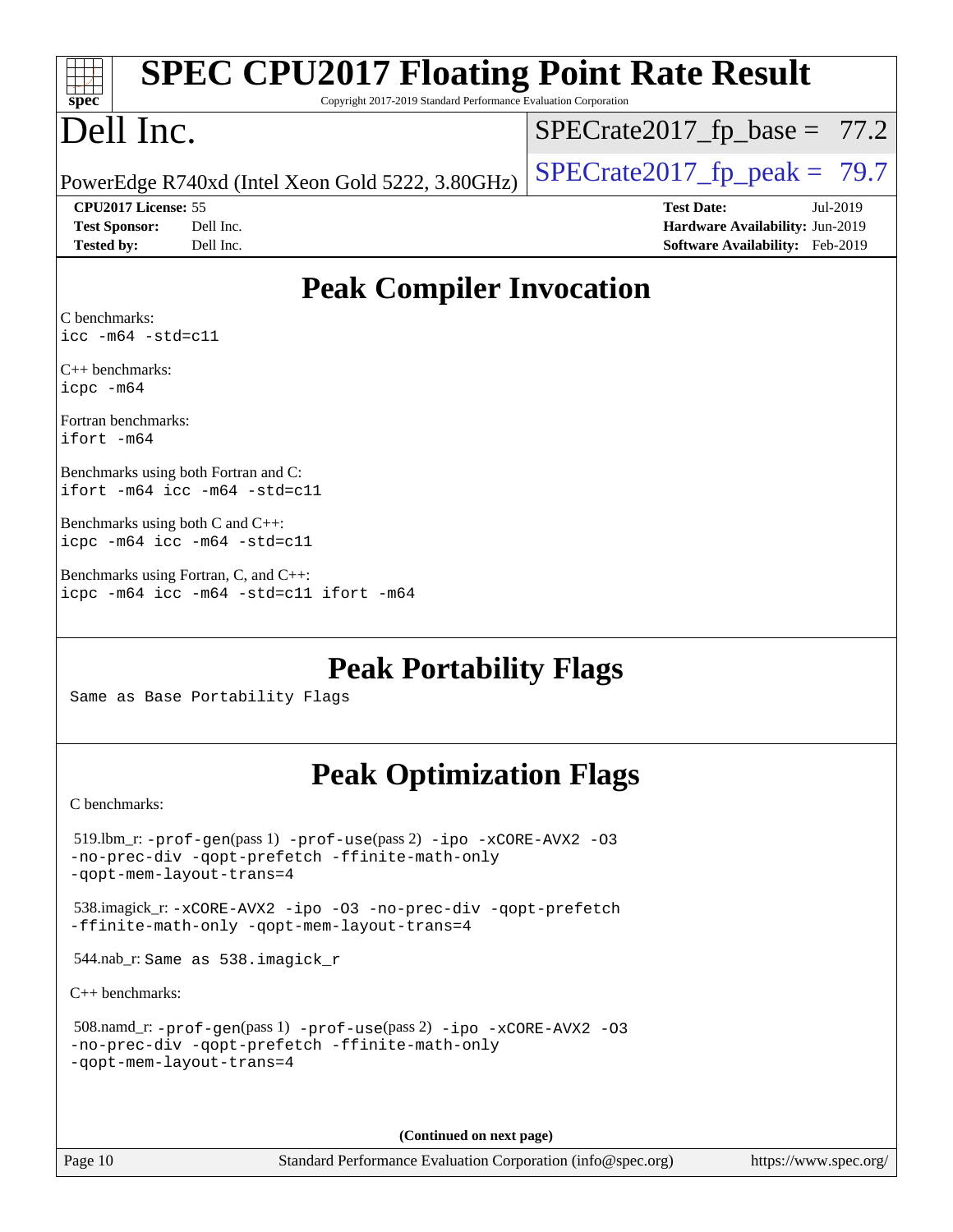

# **[SPEC CPU2017 Floating Point Rate Result](http://www.spec.org/auto/cpu2017/Docs/result-fields.html#SPECCPU2017FloatingPointRateResult)**

Copyright 2017-2019 Standard Performance Evaluation Corporation

## Dell Inc.

 $SPECTate2017_fp\_base = 77.2$ 

PowerEdge R740xd (Intel Xeon Gold 5222, 3.80GHz)  $\left|$  [SPECrate2017\\_fp\\_peak =](http://www.spec.org/auto/cpu2017/Docs/result-fields.html#SPECrate2017fppeak) 79.7

**[CPU2017 License:](http://www.spec.org/auto/cpu2017/Docs/result-fields.html#CPU2017License)** 55 **[Test Date:](http://www.spec.org/auto/cpu2017/Docs/result-fields.html#TestDate)** Jul-2019 **[Test Sponsor:](http://www.spec.org/auto/cpu2017/Docs/result-fields.html#TestSponsor)** Dell Inc. **[Hardware Availability:](http://www.spec.org/auto/cpu2017/Docs/result-fields.html#HardwareAvailability)** Jun-2019 **[Tested by:](http://www.spec.org/auto/cpu2017/Docs/result-fields.html#Testedby)** Dell Inc. **[Software Availability:](http://www.spec.org/auto/cpu2017/Docs/result-fields.html#SoftwareAvailability)** Feb-2019

## **[Peak Optimization Flags \(Continued\)](http://www.spec.org/auto/cpu2017/Docs/result-fields.html#PeakOptimizationFlags)**

 510.parest\_r: [-xCORE-AVX2](http://www.spec.org/cpu2017/results/res2019q3/cpu2017-20190722-16275.flags.html#user_peakCXXOPTIMIZE510_parest_r_f-xCORE-AVX2) [-ipo](http://www.spec.org/cpu2017/results/res2019q3/cpu2017-20190722-16275.flags.html#user_peakCXXOPTIMIZE510_parest_r_f-ipo) [-O3](http://www.spec.org/cpu2017/results/res2019q3/cpu2017-20190722-16275.flags.html#user_peakCXXOPTIMIZE510_parest_r_f-O3) [-no-prec-div](http://www.spec.org/cpu2017/results/res2019q3/cpu2017-20190722-16275.flags.html#user_peakCXXOPTIMIZE510_parest_r_f-no-prec-div) [-qopt-prefetch](http://www.spec.org/cpu2017/results/res2019q3/cpu2017-20190722-16275.flags.html#user_peakCXXOPTIMIZE510_parest_r_f-qopt-prefetch) [-ffinite-math-only](http://www.spec.org/cpu2017/results/res2019q3/cpu2017-20190722-16275.flags.html#user_peakCXXOPTIMIZE510_parest_r_f_finite_math_only_cb91587bd2077682c4b38af759c288ed7c732db004271a9512da14a4f8007909a5f1427ecbf1a0fb78ff2a814402c6114ac565ca162485bbcae155b5e4258871) [-qopt-mem-layout-trans=4](http://www.spec.org/cpu2017/results/res2019q3/cpu2017-20190722-16275.flags.html#user_peakCXXOPTIMIZE510_parest_r_f-qopt-mem-layout-trans_fa39e755916c150a61361b7846f310bcdf6f04e385ef281cadf3647acec3f0ae266d1a1d22d972a7087a248fd4e6ca390a3634700869573d231a252c784941a8) [Fortran benchmarks](http://www.spec.org/auto/cpu2017/Docs/result-fields.html#Fortranbenchmarks): 503.bwaves\_r: [-xCORE-AVX2](http://www.spec.org/cpu2017/results/res2019q3/cpu2017-20190722-16275.flags.html#user_peakFOPTIMIZE503_bwaves_r_f-xCORE-AVX2) [-ipo](http://www.spec.org/cpu2017/results/res2019q3/cpu2017-20190722-16275.flags.html#user_peakFOPTIMIZE503_bwaves_r_f-ipo) [-O3](http://www.spec.org/cpu2017/results/res2019q3/cpu2017-20190722-16275.flags.html#user_peakFOPTIMIZE503_bwaves_r_f-O3) [-no-prec-div](http://www.spec.org/cpu2017/results/res2019q3/cpu2017-20190722-16275.flags.html#user_peakFOPTIMIZE503_bwaves_r_f-no-prec-div) [-qopt-prefetch](http://www.spec.org/cpu2017/results/res2019q3/cpu2017-20190722-16275.flags.html#user_peakFOPTIMIZE503_bwaves_r_f-qopt-prefetch) [-ffinite-math-only](http://www.spec.org/cpu2017/results/res2019q3/cpu2017-20190722-16275.flags.html#user_peakFOPTIMIZE503_bwaves_r_f_finite_math_only_cb91587bd2077682c4b38af759c288ed7c732db004271a9512da14a4f8007909a5f1427ecbf1a0fb78ff2a814402c6114ac565ca162485bbcae155b5e4258871) [-qopt-mem-layout-trans=4](http://www.spec.org/cpu2017/results/res2019q3/cpu2017-20190722-16275.flags.html#user_peakFOPTIMIZE503_bwaves_r_f-qopt-mem-layout-trans_fa39e755916c150a61361b7846f310bcdf6f04e385ef281cadf3647acec3f0ae266d1a1d22d972a7087a248fd4e6ca390a3634700869573d231a252c784941a8) [-auto](http://www.spec.org/cpu2017/results/res2019q3/cpu2017-20190722-16275.flags.html#user_peakFOPTIMIZE503_bwaves_r_f-auto) [-nostandard-realloc-lhs](http://www.spec.org/cpu2017/results/res2019q3/cpu2017-20190722-16275.flags.html#user_peakEXTRA_FOPTIMIZE503_bwaves_r_f_2003_std_realloc_82b4557e90729c0f113870c07e44d33d6f5a304b4f63d4c15d2d0f1fab99f5daaed73bdb9275d9ae411527f28b936061aa8b9c8f2d63842963b95c9dd6426b8a) [-align array32byte](http://www.spec.org/cpu2017/results/res2019q3/cpu2017-20190722-16275.flags.html#user_peakEXTRA_FOPTIMIZE503_bwaves_r_align_array32byte_b982fe038af199962ba9a80c053b8342c548c85b40b8e86eb3cc33dee0d7986a4af373ac2d51c3f7cf710a18d62fdce2948f201cd044323541f22fc0fffc51b6) 549.fotonik3d\_r: Same as 503.bwaves\_r 554.roms\_r: [-prof-gen](http://www.spec.org/cpu2017/results/res2019q3/cpu2017-20190722-16275.flags.html#user_peakPASS1_FFLAGSPASS1_LDFLAGS554_roms_r_prof_gen_5aa4926d6013ddb2a31985c654b3eb18169fc0c6952a63635c234f711e6e63dd76e94ad52365559451ec499a2cdb89e4dc58ba4c67ef54ca681ffbe1461d6b36)(pass 1) [-prof-use](http://www.spec.org/cpu2017/results/res2019q3/cpu2017-20190722-16275.flags.html#user_peakPASS2_FFLAGSPASS2_LDFLAGS554_roms_r_prof_use_1a21ceae95f36a2b53c25747139a6c16ca95bd9def2a207b4f0849963b97e94f5260e30a0c64f4bb623698870e679ca08317ef8150905d41bd88c6f78df73f19)(pass 2) [-ipo](http://www.spec.org/cpu2017/results/res2019q3/cpu2017-20190722-16275.flags.html#user_peakPASS1_FOPTIMIZEPASS2_FOPTIMIZE554_roms_r_f-ipo) [-xCORE-AVX2](http://www.spec.org/cpu2017/results/res2019q3/cpu2017-20190722-16275.flags.html#user_peakPASS2_FOPTIMIZE554_roms_r_f-xCORE-AVX2) [-O3](http://www.spec.org/cpu2017/results/res2019q3/cpu2017-20190722-16275.flags.html#user_peakPASS1_FOPTIMIZEPASS2_FOPTIMIZE554_roms_r_f-O3) [-no-prec-div](http://www.spec.org/cpu2017/results/res2019q3/cpu2017-20190722-16275.flags.html#user_peakPASS1_FOPTIMIZEPASS2_FOPTIMIZE554_roms_r_f-no-prec-div) [-qopt-prefetch](http://www.spec.org/cpu2017/results/res2019q3/cpu2017-20190722-16275.flags.html#user_peakPASS1_FOPTIMIZEPASS2_FOPTIMIZE554_roms_r_f-qopt-prefetch) [-ffinite-math-only](http://www.spec.org/cpu2017/results/res2019q3/cpu2017-20190722-16275.flags.html#user_peakPASS1_FOPTIMIZEPASS2_FOPTIMIZE554_roms_r_f_finite_math_only_cb91587bd2077682c4b38af759c288ed7c732db004271a9512da14a4f8007909a5f1427ecbf1a0fb78ff2a814402c6114ac565ca162485bbcae155b5e4258871) [-qopt-mem-layout-trans=4](http://www.spec.org/cpu2017/results/res2019q3/cpu2017-20190722-16275.flags.html#user_peakPASS1_FOPTIMIZEPASS2_FOPTIMIZE554_roms_r_f-qopt-mem-layout-trans_fa39e755916c150a61361b7846f310bcdf6f04e385ef281cadf3647acec3f0ae266d1a1d22d972a7087a248fd4e6ca390a3634700869573d231a252c784941a8) [-auto](http://www.spec.org/cpu2017/results/res2019q3/cpu2017-20190722-16275.flags.html#user_peakPASS2_FOPTIMIZE554_roms_r_f-auto) [-nostandard-realloc-lhs](http://www.spec.org/cpu2017/results/res2019q3/cpu2017-20190722-16275.flags.html#user_peakEXTRA_FOPTIMIZE554_roms_r_f_2003_std_realloc_82b4557e90729c0f113870c07e44d33d6f5a304b4f63d4c15d2d0f1fab99f5daaed73bdb9275d9ae411527f28b936061aa8b9c8f2d63842963b95c9dd6426b8a) [-align array32byte](http://www.spec.org/cpu2017/results/res2019q3/cpu2017-20190722-16275.flags.html#user_peakEXTRA_FOPTIMIZE554_roms_r_align_array32byte_b982fe038af199962ba9a80c053b8342c548c85b40b8e86eb3cc33dee0d7986a4af373ac2d51c3f7cf710a18d62fdce2948f201cd044323541f22fc0fffc51b6) [Benchmarks using both Fortran and C](http://www.spec.org/auto/cpu2017/Docs/result-fields.html#BenchmarksusingbothFortranandC): [-prof-gen](http://www.spec.org/cpu2017/results/res2019q3/cpu2017-20190722-16275.flags.html#user_CC_FCpeak_prof_gen_5aa4926d6013ddb2a31985c654b3eb18169fc0c6952a63635c234f711e6e63dd76e94ad52365559451ec499a2cdb89e4dc58ba4c67ef54ca681ffbe1461d6b36)(pass 1) [-prof-use](http://www.spec.org/cpu2017/results/res2019q3/cpu2017-20190722-16275.flags.html#user_CC_FCpeak_prof_use_1a21ceae95f36a2b53c25747139a6c16ca95bd9def2a207b4f0849963b97e94f5260e30a0c64f4bb623698870e679ca08317ef8150905d41bd88c6f78df73f19)(pass 2) [-ipo](http://www.spec.org/cpu2017/results/res2019q3/cpu2017-20190722-16275.flags.html#user_CC_FCpeak_f-ipo) [-xCORE-AVX2](http://www.spec.org/cpu2017/results/res2019q3/cpu2017-20190722-16275.flags.html#user_CC_FCpeak_f-xCORE-AVX2) [-O3](http://www.spec.org/cpu2017/results/res2019q3/cpu2017-20190722-16275.flags.html#user_CC_FCpeak_f-O3) [-no-prec-div](http://www.spec.org/cpu2017/results/res2019q3/cpu2017-20190722-16275.flags.html#user_CC_FCpeak_f-no-prec-div) [-qopt-prefetch](http://www.spec.org/cpu2017/results/res2019q3/cpu2017-20190722-16275.flags.html#user_CC_FCpeak_f-qopt-prefetch) [-ffinite-math-only](http://www.spec.org/cpu2017/results/res2019q3/cpu2017-20190722-16275.flags.html#user_CC_FCpeak_f_finite_math_only_cb91587bd2077682c4b38af759c288ed7c732db004271a9512da14a4f8007909a5f1427ecbf1a0fb78ff2a814402c6114ac565ca162485bbcae155b5e4258871) [-qopt-mem-layout-trans=4](http://www.spec.org/cpu2017/results/res2019q3/cpu2017-20190722-16275.flags.html#user_CC_FCpeak_f-qopt-mem-layout-trans_fa39e755916c150a61361b7846f310bcdf6f04e385ef281cadf3647acec3f0ae266d1a1d22d972a7087a248fd4e6ca390a3634700869573d231a252c784941a8) [-auto](http://www.spec.org/cpu2017/results/res2019q3/cpu2017-20190722-16275.flags.html#user_CC_FCpeak_f-auto) [-nostandard-realloc-lhs](http://www.spec.org/cpu2017/results/res2019q3/cpu2017-20190722-16275.flags.html#user_CC_FCpeak_f_2003_std_realloc_82b4557e90729c0f113870c07e44d33d6f5a304b4f63d4c15d2d0f1fab99f5daaed73bdb9275d9ae411527f28b936061aa8b9c8f2d63842963b95c9dd6426b8a) [-align array32byte](http://www.spec.org/cpu2017/results/res2019q3/cpu2017-20190722-16275.flags.html#user_CC_FCpeak_align_array32byte_b982fe038af199962ba9a80c053b8342c548c85b40b8e86eb3cc33dee0d7986a4af373ac2d51c3f7cf710a18d62fdce2948f201cd044323541f22fc0fffc51b6) [Benchmarks using both C and C++](http://www.spec.org/auto/cpu2017/Docs/result-fields.html#BenchmarksusingbothCandCXX): 511.povray\_r: [-prof-gen](http://www.spec.org/cpu2017/results/res2019q3/cpu2017-20190722-16275.flags.html#user_peakPASS1_CFLAGSPASS1_CXXFLAGSPASS1_LDFLAGS511_povray_r_prof_gen_5aa4926d6013ddb2a31985c654b3eb18169fc0c6952a63635c234f711e6e63dd76e94ad52365559451ec499a2cdb89e4dc58ba4c67ef54ca681ffbe1461d6b36)(pass 1) [-prof-use](http://www.spec.org/cpu2017/results/res2019q3/cpu2017-20190722-16275.flags.html#user_peakPASS2_CFLAGSPASS2_CXXFLAGSPASS2_LDFLAGS511_povray_r_prof_use_1a21ceae95f36a2b53c25747139a6c16ca95bd9def2a207b4f0849963b97e94f5260e30a0c64f4bb623698870e679ca08317ef8150905d41bd88c6f78df73f19)(pass 2) [-ipo](http://www.spec.org/cpu2017/results/res2019q3/cpu2017-20190722-16275.flags.html#user_peakPASS1_COPTIMIZEPASS1_CXXOPTIMIZEPASS2_COPTIMIZEPASS2_CXXOPTIMIZE511_povray_r_f-ipo) [-xCORE-AVX2](http://www.spec.org/cpu2017/results/res2019q3/cpu2017-20190722-16275.flags.html#user_peakPASS2_COPTIMIZEPASS2_CXXOPTIMIZE511_povray_r_f-xCORE-AVX2) [-O3](http://www.spec.org/cpu2017/results/res2019q3/cpu2017-20190722-16275.flags.html#user_peakPASS1_COPTIMIZEPASS1_CXXOPTIMIZEPASS2_COPTIMIZEPASS2_CXXOPTIMIZE511_povray_r_f-O3) [-no-prec-div](http://www.spec.org/cpu2017/results/res2019q3/cpu2017-20190722-16275.flags.html#user_peakPASS1_COPTIMIZEPASS1_CXXOPTIMIZEPASS2_COPTIMIZEPASS2_CXXOPTIMIZE511_povray_r_f-no-prec-div) [-qopt-prefetch](http://www.spec.org/cpu2017/results/res2019q3/cpu2017-20190722-16275.flags.html#user_peakPASS1_COPTIMIZEPASS1_CXXOPTIMIZEPASS2_COPTIMIZEPASS2_CXXOPTIMIZE511_povray_r_f-qopt-prefetch) [-ffinite-math-only](http://www.spec.org/cpu2017/results/res2019q3/cpu2017-20190722-16275.flags.html#user_peakPASS1_COPTIMIZEPASS1_CXXOPTIMIZEPASS2_COPTIMIZEPASS2_CXXOPTIMIZE511_povray_r_f_finite_math_only_cb91587bd2077682c4b38af759c288ed7c732db004271a9512da14a4f8007909a5f1427ecbf1a0fb78ff2a814402c6114ac565ca162485bbcae155b5e4258871) [-qopt-mem-layout-trans=4](http://www.spec.org/cpu2017/results/res2019q3/cpu2017-20190722-16275.flags.html#user_peakPASS1_COPTIMIZEPASS1_CXXOPTIMIZEPASS2_COPTIMIZEPASS2_CXXOPTIMIZE511_povray_r_f-qopt-mem-layout-trans_fa39e755916c150a61361b7846f310bcdf6f04e385ef281cadf3647acec3f0ae266d1a1d22d972a7087a248fd4e6ca390a3634700869573d231a252c784941a8) 526.blender\_r: [-xCORE-AVX2](http://www.spec.org/cpu2017/results/res2019q3/cpu2017-20190722-16275.flags.html#user_peakCOPTIMIZECXXOPTIMIZE526_blender_r_f-xCORE-AVX2) [-ipo](http://www.spec.org/cpu2017/results/res2019q3/cpu2017-20190722-16275.flags.html#user_peakCOPTIMIZECXXOPTIMIZE526_blender_r_f-ipo) [-O3](http://www.spec.org/cpu2017/results/res2019q3/cpu2017-20190722-16275.flags.html#user_peakCOPTIMIZECXXOPTIMIZE526_blender_r_f-O3) [-no-prec-div](http://www.spec.org/cpu2017/results/res2019q3/cpu2017-20190722-16275.flags.html#user_peakCOPTIMIZECXXOPTIMIZE526_blender_r_f-no-prec-div) [-qopt-prefetch](http://www.spec.org/cpu2017/results/res2019q3/cpu2017-20190722-16275.flags.html#user_peakCOPTIMIZECXXOPTIMIZE526_blender_r_f-qopt-prefetch) [-ffinite-math-only](http://www.spec.org/cpu2017/results/res2019q3/cpu2017-20190722-16275.flags.html#user_peakCOPTIMIZECXXOPTIMIZE526_blender_r_f_finite_math_only_cb91587bd2077682c4b38af759c288ed7c732db004271a9512da14a4f8007909a5f1427ecbf1a0fb78ff2a814402c6114ac565ca162485bbcae155b5e4258871) [-qopt-mem-layout-trans=4](http://www.spec.org/cpu2017/results/res2019q3/cpu2017-20190722-16275.flags.html#user_peakCOPTIMIZECXXOPTIMIZE526_blender_r_f-qopt-mem-layout-trans_fa39e755916c150a61361b7846f310bcdf6f04e385ef281cadf3647acec3f0ae266d1a1d22d972a7087a248fd4e6ca390a3634700869573d231a252c784941a8) [Benchmarks using Fortran, C, and C++:](http://www.spec.org/auto/cpu2017/Docs/result-fields.html#BenchmarksusingFortranCandCXX) [-xCORE-AVX2](http://www.spec.org/cpu2017/results/res2019q3/cpu2017-20190722-16275.flags.html#user_CC_CXX_FCpeak_f-xCORE-AVX2) [-ipo](http://www.spec.org/cpu2017/results/res2019q3/cpu2017-20190722-16275.flags.html#user_CC_CXX_FCpeak_f-ipo) [-O3](http://www.spec.org/cpu2017/results/res2019q3/cpu2017-20190722-16275.flags.html#user_CC_CXX_FCpeak_f-O3) [-no-prec-div](http://www.spec.org/cpu2017/results/res2019q3/cpu2017-20190722-16275.flags.html#user_CC_CXX_FCpeak_f-no-prec-div) [-qopt-prefetch](http://www.spec.org/cpu2017/results/res2019q3/cpu2017-20190722-16275.flags.html#user_CC_CXX_FCpeak_f-qopt-prefetch) [-ffinite-math-only](http://www.spec.org/cpu2017/results/res2019q3/cpu2017-20190722-16275.flags.html#user_CC_CXX_FCpeak_f_finite_math_only_cb91587bd2077682c4b38af759c288ed7c732db004271a9512da14a4f8007909a5f1427ecbf1a0fb78ff2a814402c6114ac565ca162485bbcae155b5e4258871) [-qopt-mem-layout-trans=4](http://www.spec.org/cpu2017/results/res2019q3/cpu2017-20190722-16275.flags.html#user_CC_CXX_FCpeak_f-qopt-mem-layout-trans_fa39e755916c150a61361b7846f310bcdf6f04e385ef281cadf3647acec3f0ae266d1a1d22d972a7087a248fd4e6ca390a3634700869573d231a252c784941a8) [-auto](http://www.spec.org/cpu2017/results/res2019q3/cpu2017-20190722-16275.flags.html#user_CC_CXX_FCpeak_f-auto) [-nostandard-realloc-lhs](http://www.spec.org/cpu2017/results/res2019q3/cpu2017-20190722-16275.flags.html#user_CC_CXX_FCpeak_f_2003_std_realloc_82b4557e90729c0f113870c07e44d33d6f5a304b4f63d4c15d2d0f1fab99f5daaed73bdb9275d9ae411527f28b936061aa8b9c8f2d63842963b95c9dd6426b8a) [-align array32byte](http://www.spec.org/cpu2017/results/res2019q3/cpu2017-20190722-16275.flags.html#user_CC_CXX_FCpeak_align_array32byte_b982fe038af199962ba9a80c053b8342c548c85b40b8e86eb3cc33dee0d7986a4af373ac2d51c3f7cf710a18d62fdce2948f201cd044323541f22fc0fffc51b6) The flags files that were used to format this result can be browsed at <http://www.spec.org/cpu2017/flags/Intel-ic18.0-official-linux64.2019-04-02.html> <http://www.spec.org/cpu2017/flags/Dell-Platform-Flags-PowerEdge14G-revE3.html> You can also download the XML flags sources by saving the following links: <http://www.spec.org/cpu2017/flags/Intel-ic18.0-official-linux64.2019-04-02.xml> <http://www.spec.org/cpu2017/flags/Dell-Platform-Flags-PowerEdge14G-revE3.xml>